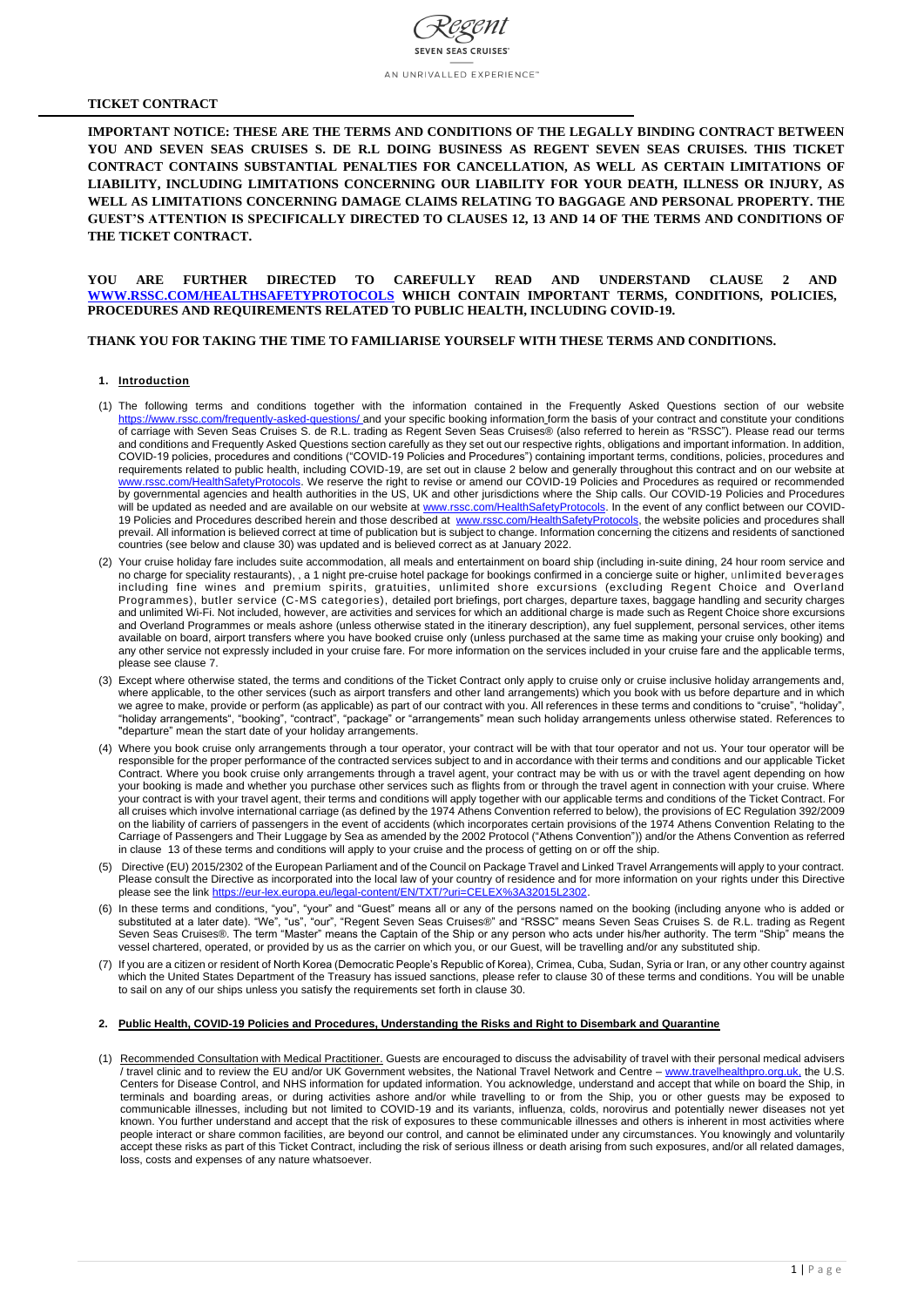

(2) Right to Refuse Booking or Passage, to Disembark or Quarantine. You warrant that you and all other Guests travelling with you are physically, emotionally and otherwise fit to undertake the cruise or cruise inclusive holiday; that you and they have received all medical vaccinations necessary; that you and they will at all times comply with the Ship's rules and regulations and orders and directions of the Ship's Master, officers and medical staff, and that your conduct will not impair the safety of the Ship or jeopardise or inconvenience yourself or other guests. We may refuse to embark, or may disembark, confine to a suite, quarantine or limit the activities during the cruise at any time or at any port of any Guest who may be suffering from contagious or infectious disease or whose presence, or that of any accompanying child or travelling companion, in our opinion, the opinion of the Master, or any doctor, may be detrimental to the comfort, enjoyment or safety of other persons, or who, in our or the Master's opinion, might create a risk of harm to any other person, or who may be excluded from landing at the destination by immigration or other governmental authorities. In such cases, the Guest shall not be entitled to any refund of the cruise fare or cruise holiday fare or any payment, compensation or credit, except as required by law or otherwise provided herein.

(3) Agreement To Comply With COVID-19 Policies and Procedures. In developing COVID-19 Policies and Procedures, we observe guidance and directives of federal health authorities, including the CDC and state and local health authorities in the US, the UK and in the other destinations visited. You acknowledge that these directives may change from time to time and that our COVID-19 Policies and Procedures may be updated as needed. You expressly agree to comply not only with the COVID-19 Policies and Procedures as they are described herein, but also as they are set out at [www.rssc.com/HealthSafetyProtocols,](http://www.rssc.com/HealthSafetyProtocols) at all times including pre-embarkation, while on board, during port calls and shore excursions and/or final disembarkation. In case of any conflict between the COVID-19 Policies and Procedures described herein or on this website, the website prevails. Your agreement to abide by our COVID-19 Policies and Procedures as posted at www.rssc.com/HealthSafetyProtocols constitutes an integral part of this Ticket Contract. Guest agrees that the COVID-19 Policies and Procedures herein will also apply to COVID-19 variants and potentially newer diseases or illnesses not yet known.

(6) Known or Suspected COVID-19 Case Before Boarding. You agree that if at any time within 14 days prior to scheduled embarkation, you test positive for COVID-19, exhibit signs or symptoms of COVID-19, have had close contact with a person confirmed or suspected as having COVID-19, or we otherwise determine in our sole discretion that you are unfit to board because of any communicable illness, we will deny you boarding. Under these circumstances, unless we determine that you have failed to comply with our COVID-19 Policies and Procedures or this Ticket Contract, if you are denied boarding because of a known or suspected infection with COVID-19, you will be entitled to a future cruise credit equal in value to the amount you paid to us as Cruise Fare, or if required by law, a refund equal in value to the amount you paid to us as Cruise Fare, subject to your providing verification satisfactory to us of results of tests administered by providers other than those retained by us. Under no circumstances shall we have any other liability for any compensation or other damages whatsoever, including but not limited to compensation for lodging or travel.

(7) Known or Suspected COVID-19 Case After Boarding. You further understand and agree that if, after boarding, and even if you have fully complied with all COVID-19 Policies and Procedures, you test positive for COVID-19 or exhibit signs or symptoms of COVID-19, we may disembark, refuse re-boarding after a shore excursion, or quarantine you as well as members of your travelling party, or take other steps which we determine, in our sole discretion, are necessary under the circumstances to protect the health and well-being of others. Under these circumstances, if you have a known or suspected case of infection with COVID-19 and you are disembarked, refused re-boarding, or quarantined, you shall be entitled to a pro-rated future cruise credit for the unused portion of the Cruise Fare or if required by law, a pro-rated refund for the unused portion of the Cruise Fare. You are responsible for all other related costs and fines, including without limitation travel expense. Under no circumstances shall we be liable to you for any other costs, damages or expenses whatsoever incurred by you.

(4) COVID-19 Policies and Procedures. You acknowledge that our COVID-19 Policies and Procedures may or will include (but are not be limited to): (1) completion of an accurate, truthful and complete health questionnaire in a form and containing any health or travel-related questions as determined by us in our sole discretion based on advice from recognised government or health authorities or medical experts for each Guest prior to boarding; (2) pre-embarkation and/or periodic testing and temperature checks of each Guest followed by a period of isolation until test results are available; (3) modified capacity rules for activities (including but not limited to restaurants, gyms, and entertainment events onboard and for shore excursions) which may limit or eliminate the ability of any Guest to participate in particular activities; (4) mandatory use by each Guest of face coverings in most locations outside of the Guest's suite while on board, during embarkation, disembarkation and shore excursions; (5) mandatory social distancing and/or cohorting of Guests at any/all times while on board and during embarkation, disembarkation, and shore excursions; (6) additional restrictions during shore excursions depending on local conditions, including but not limited to denial of disembarkation at destinations unless participating in only shore excursions approved by us; (7) mandatory hand-sanitizing by Guests upon entry or exit of any public areas; (8) confinement of Guests to suite, quarantine or emergency disembarkation of Guests if, in our sole discretion, such steps are necessary to prevent or slow the spread of COVID-19; (9) the required completion by Guests in a timely manner of any written authorisations or consent forms required for us to carry out our COVID-19 Policies and Procedures (including but not limited to medical information, medical privacy, or personal data privacy consent forms), and; (10) other policies and procedures deemed by us in our sole discretion to be necessary to reduce the risk of spread of COVID-19.

(5) Consequences of Non-compliance With COVID-19 Policies and Procedures. Notwithstanding any other provision contained herein, any noncompliance by you or members of your travelling party with our COVID-19 Policies and Procedures or this Ticket Contract shall be grounds for refusal to board, refusal to re-board after going ashore, quarantine onboard the Ship, disembarkation, reporting to governmental or health authorities, or other steps deemed necessary in our sole discretion under the circumstances to protect the health and well-being of others. Under these circumstances, you shall not be entitled to a refund or compensation of any kind. You will be responsible for all related costs and fines, including without limitation travel expenses and for proper travel documentation for any port, or for departure from or arrival to the U.S. or your country or state of residence. Under no circumstances shall we be liable for any damages or expenses whatsoever incurred by any Guest as a result of such denial of boarding, refusal to re-board, quarantine, disembarkation, or other steps taken by us.

# **3. Making your booking**

- (1) You may book with us directly by telephone on +44 (0)23 8082 1350 or via one of our authorised travel agents. Before making a booking, you must ensure that you have read and understood these terms and conditions (raising any queries you have with us). You will be asked to confirm you have read the terms and conditions of the Ticket Contract before your booking is accepted. The first named person on the booking ("party leader") must be at least 18 years of age except for bookings on itineraries that begin or end in North America or China or include ports of call in North America or China. For these bookings, the minimum age requirement is 21 years. For guests who are U.S., Canadian or Chinese citizens or residents, the minimum age requirement is 21 years of age, regardless of itinerary.
- (2) A binding contract between us will come into existence when we verbally confirm your booking and provide a reservation number to you if booking direct or your travel agent receives confirmation of your booking and a reservation number from us by any means or your booking is confirmed by our website. Payment of the required deposit or full payment as applicable and as referred to in clause 4 below must be made at the time of booking. If payment is not made as required, we are entitled to treat your booking as cancelled and to levy cancellation charges as set out in clause 9 below.
- (3) In the event that your card payment is declined after your booking has been confirmed, you must provide an alternative acceptable form of payment within 7 days of being notified of the declined payment failing which your booking will be automatically cancelled.
- (4) Please note, a Guest Registration Form (GRF) must be completed online rssc.com/myaccount within 7 days of your booking being confirmed. This is a mandatory requirement of the booking process as this contains vital guest information. Failure to complete in full and to return the GRF will result in delay in travel documents being sent.
- (5) Following confirmation of your booking as above, we will issue a confirmation invoice. This invoice will be sent to the party leader if you made a direct booking with us or your travel agent if one was utilised. Please check this invoice, your tickets and all other documents carefully as soon as you receive them. Confirmation notices will be sent to you if you made a direct booking or your travel agent if one was used. You should therefore regularly check your emails and print off or securely save the confirmation invoice when received. Contact us immediately if any information appears to be incorrect or incomplete. Please note, all telephone conversations with our reservations department are recorded. If you need to correct the spelling of the name of any Guest or any other incorrectly stated (by us) information, you must do so by contacting us within 7 days of receipt by you of your confirmation invoice providing the correction is made more than 14 days in advance of your departure date. If you are booking within 14 days of departure, you must notify us of any errors (by us) within 48 hours of receiving your confirmation invoice. An administration fee of €100 / US\$100 per person per change will be payable if you wish to correct any name or other incorrect information more than 7 days (or 48 hours for bookings made within 14 days) after receiving your confirmation invoice. This administration fee will also be payable if you wish to make any other alteration to your booking at any time (subject to availability) including where you have given us incorrect information at the time of booking. Other charges may also be payable in addition to the administration fee.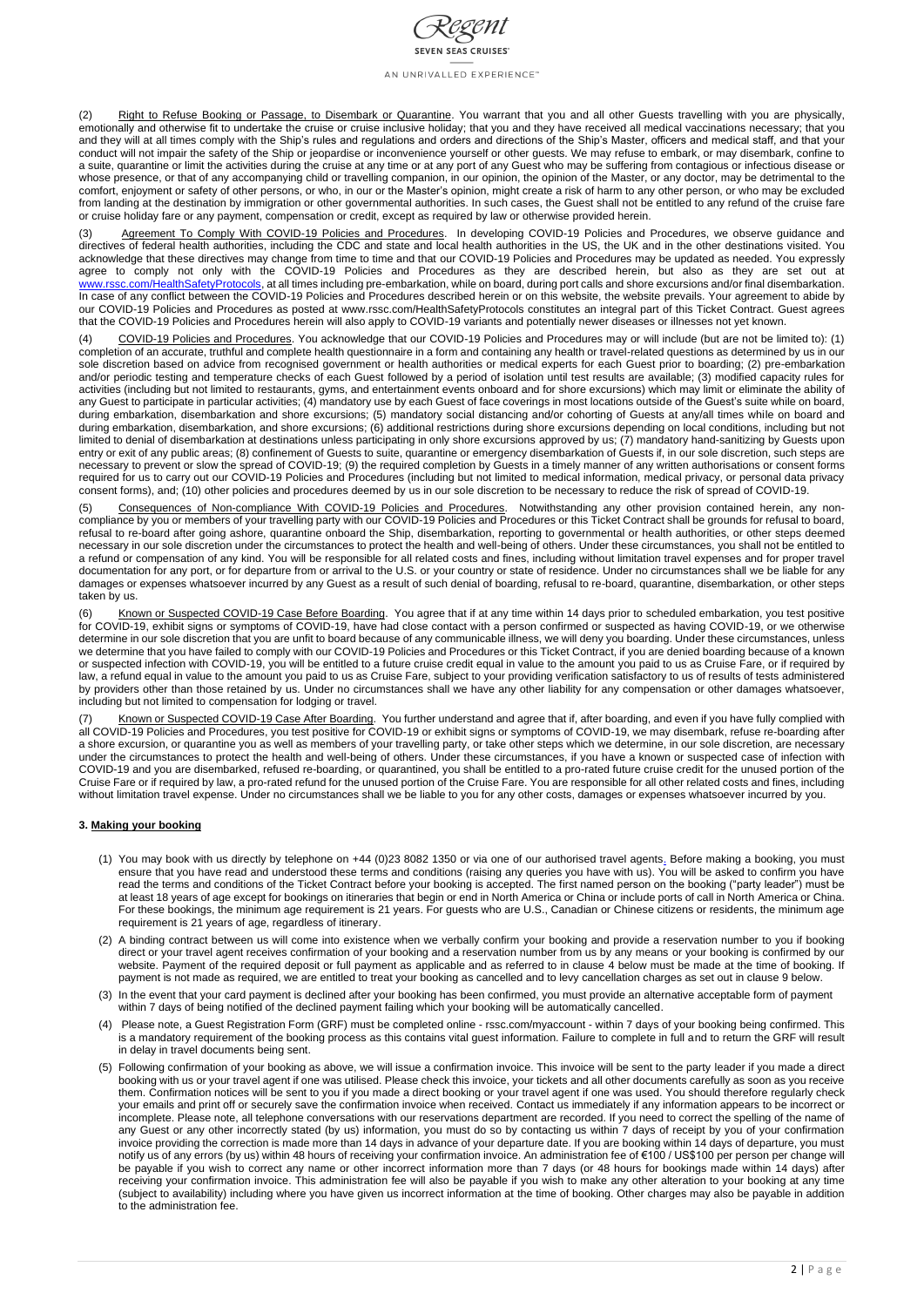

- (6) In the event your booking includes flights purchased through us, Guests should note that airlines may not allow name changes or date changes on scheduled flights and that the flight booking may need to be cancelled and rebooked if a name needs to be changed. The rebooking will always be subject to flight availability and to the payment of any charges imposed by the airline, which may, in some cases, be the full cost of the ticket.
- (7) We cannot accept any liability if we are not notified of any error or omission in your confirmation invoice within the above time limits. We will do our best to rectify any mistakes made by us which are notified outside these time limits. However, you will be responsible for any costs and expenses involved in doing so.
- (8) Any authorised travel agent through whom you make a booking will relay information from you to us and vice versa. For the purposes of compliance with time limits or limitation periods as set out or referred to in these terms and conditions (other than those applicable under international convention or EU regulation as referred to in clauses 13(5) and 13(6) or to the issue of legal proceedings), receipt by such an authorised travel agent of messages, requests or complaints intended for us will be treated as receipt by us. All notifications required under international convention or EU regulation must be made to us directly and time limits apply by reference to receipt by us. Our travel agents are not authorised to accept service of any legal proceedings.

# **4. Payment**

In order to confirm your chosen holiday, a deposit is required as follows or, if you book after balance due date, full payment must be made at the time of booking. The balance must be paid as set out below.

- (1) **Deposit -** In order to confirm a booking, a deposit of % of the cost of the arrangements is payable as per below
	- **Bookings made prior to 31 December 2021**
		- o 10% deposit
	- **Bookings made 01 January 2022 onwards**
		- o 25% deposit for Regent Suite
		- o 15% deposit for all other categories
	- **World Cruise bookings**
		- o 20% deposit
	- **Seven Seas Grandeur inaugural season** (Sailings commencing on 25 November 2023 through 21 June 2024)
		- o 20% for Category A to H
		- o 25% on Seven Seas Suite to Regent Suite (Named suites)
- (2) **Balance / Full payment**

## **World Cruise**

– Full balance is due no later than 180 days prior to departure.

**Seven Seas Grandeur inaugural season** (for sailings 25 November 2023 through 21 June 2024)

– Full balance is due no later than 120 days prior to departure.

- **For all other cruises**
	- Bookings made on or before 31 December 2021
		- o Full balance is due no later than 90 days prior to departure.
	- Bookings made on 01 January 2022 onwards
		- o Sailings 14 nights or less Full balance is due no later than 120 days prior to departure
		- o Sailings 15 nights or more Full balance is due no later than 150 days prior to departure

The balance due date will be shown on the confirmation invoice. You must ensure payment reaches us by this date. If we do not receive all payments due (including any surcharge where applicable) in full and on time, we reserve the right to treat your booking as cancelled by you. In this case the cancellation charges set out in clause 9 below will be payable. You must pay for your arrangements in the currency chosen at the time of booking.

- (3) You can pay by bank transfer, American Express, MasterCard and Visa. If paying by card: card number, name on card, expiry date, card holder's postcode and three-digit security code on back of card will be required. Please be aware that some issuing banks impose a "Foreign Transaction Fee" on credit card transactions for onboard purchases and purchases processed outside of the U.S. even if the transaction is denominated in U.S. Dollars. Regent Seven Seas Cruises® accepts no responsibility for foreign currency/transaction fees charged by credit card companies. Guests should check with their individual credit card companies for more information. None of these fees accrue to the benefit of Regent Seven Seas Cruises®.
- (4) For all Fly Cruise reservations, where airfare is purchased through us, a non-refundable APC (ATOL Protection Contribution) will also be collected at time of booking. This forms part of the total cost of your holiday. This amount is currently £2.50 per person (see clause 21 for more information). Except for flight inclusive bookings, all monies you pay to one of our authorised travel agents for your holiday with us will be held by the agent on your behalf until we confirm your booking in accordance with clause 3. After that point, your agent will hold the monies on our behalf. For flight inclusive bookings, i.e., where airfare is purchased through us, all monies paid to any authorised travel agent of ours for your holiday with us will be held on behalf of and for the benefit of the Trustees of the Air Travel Trust subject to the travel agent's right and obligation to pay such monies to us in accordance with our trading terms unless we fail. In the unlikely event of our financial failure, all monies then held by the travel agent or subsequently paid by you to the travel agent will be held by the agent on behalf of and for the benefit of the Trustees of the Air Travel Trust without any right or

obligation of the agent to pay such monies to us

### **5. Law and Jurisdiction**

(1) We both agree that English law (and no other) will apply to your contract and to any dispute, claim or other matter of any description which arises between us ("claim"). We both also agree that any claim (and whether or not involving any personal injury) must be dealt with by the Courts of England and Wales only. (2) Changes to these terms and conditions or the information contained in the Frequently Asked Questions section shown in our brochure or on our website will only be valid if agreed by us in writing.

### **6. The cost of your holiday**

We reserve the right to increase or decrease the prices of unsold holidays at any time. We also reserve the right to make changes to and correct errors in advertised prices at any time before your holiday is confirmed. The price of your chosen holiday will be confirmed at the time of booking.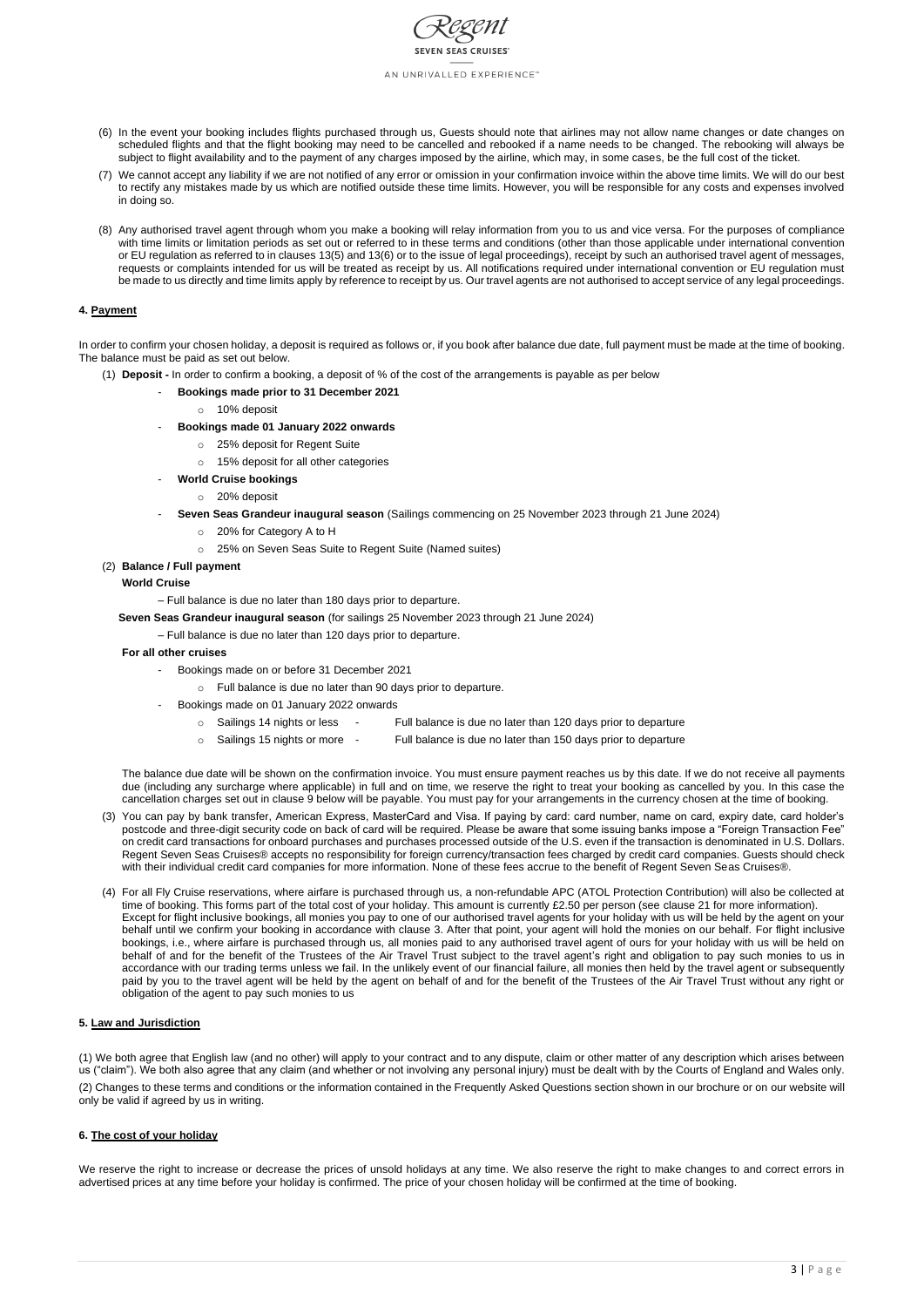

# **7. Prices and inclusions**

(1) We offer an included 1-night pre cruise hotel package for bookings confirmed in a Concierge suite or above subject to hotel availability. The included hotel package is not available for bookings made within 60 days of embarkation. Hotels are subject to change without notice.

(2) All fares are per person in EUR / USD based on double occupancy (unless otherwise noted), for new bookings only and may be withdrawn at any time. For Guests sailing in the Regent Suite, included round trip limousine transfers between home and airport are limited to 100 miles in each direction and are one transfer each way per booking. All voyages feature free unlimited Wi-Fi, Gold-level and higher can be logged into multiple devices at the same time under a single login. Specially priced land programmes apply to the first and second named Guests per suite only for one pre- or post-cruise programme only and are not combinable with the included 1-night Pre-Cruise Hotel Package. 5% discount on pre- or post-cruise hotel or land programmes for Concierge Suites and higher does not apply to promotional land programmes.

(3) **World Cruise**: Free unlimited internet applies to all suite categories. Phone inclusion is per the standard Seven Seas Society® Programme15 hours of free phone time per suite. included 1-night pre cruise hotel package in all suite categories. Free medical services - onboard medically necessary treatment only.

(4) **Grand Voyages**: Free unlimited internet applies to all suite categories. Phone inclusion is per the standard Seven Seas Society® Programme. Included 1 night pre cruise hotel package is available in all suite categories.

# **8. Changes by you**

(1) Should you wish to make any changes to your confirmed holiday (including hotel or any other suppliers), you must notify us no later than 90 days prior to sailing either in writing or by emailing amendsuk@rssc.com. Whilst we will endeavour to assist, we cannot guarantee we will be able to meet any such requests. Where we can, an amendment fee of €100 / US\$100 per person per change will be payable together with any applicable rate change and any costs incurred by ourselves and any costs or charges incurred or imposed by any of our suppliers. You should be aware that these costs could increase the closer to the departure date any change is made, and you should contact us as soon as possible.

(2) Where we are unable to assist you and you do not wish to proceed with the original booking, we will treat this as a cancellation by you. A cancellation fee may be payable (see clause 9 of these terms and conditions). **Note: Certain travel arrangements and elements of your booking, including in particular, guest name, cruise/holiday dates, category of suite or value of your booking may not be capable of being changed after a reservation has been made and any alteration could incur a cancellation charge of up to 100% of that part of the arrangements.** If you make an amendment that results in a reduction in the booking value, the difference in price will be subject to a charge calculated in accordance with the percentages and timescales detailed in clause 9.

(3) If any individual Guest wishes to transfer their individual booking to another person (introduced by you), you may do so provided the person to whom you wish to transfer your individual booking satisfies any conditions which form part of your contract with us. Requests for transfers must be made in writing at least 7 days before departure and must be accompanied by the name and other required details of the person(s) to whom the booking will be transferred. The costs and charges incurred by us and/or incurred or imposed by any of our suppliers as a result together with an amendment fee of €100 / US\$100 per person transferring their place must be paid before the transfer can be made. For flight inclusive bookings, you must also pay the charges levied by the airline(s) concerned. Guests should note that airlines may not allow name changes on scheduled flights and that the flight booking may need to be cancelled (with payment of the applicable cancellation charges which may be 100% of the flight cost) and rebooked if a name needs to be changed. The rebooking will always be subject to flight availability and to the payment of the full cost of the new ticket.

### **9. Cancellation by you**

(1) You may cancel your confirmed booking at any time before departure. Should you need to do so, the first named Guest on the booking (who must be at least 18 or 21 – refer to clause 3.1) must immediately telephone us on +44 (0)23 8082 1350 or contact the travel agent through whom the booking was made during normal working hours. If an individual Guest wishes to cancel their place on the booking (but not the entire booking), that person must telephone us on +44 (0)23 8082 1350 or your travel agent during normal working hours. The cancellation must also be confirmed in writing or by e-mail to your travel agent or by emailing amendsuk@rssc.com. Cancellation charges (as set out below) will apply. In calculating these charges, we have taken account of the period before departure the cancellation is notified to us, expected costs savings arising as a result of your cancellation and the likely generation of income from other bookings made with us which utilise the cancelled services.

(2) Cancellation charges are based on the period prior to departure the notice of cancellation is received by RSSC or cancellation is otherwise deemed to have taken effect. Where the cancellation charge is shown as a percentage, this is calculated on the basis of the total cost payable by the person(s) cancelling excluding the cost of any services for which a separate charge is applicable (to which the cancellation charges shown separately below apply), taxes, fees and amendment charges. Amendment charges are not refundable in the event of the person(s) to whom they apply cancelling. Providing we are notified of the cancellation prior to departure, government and port taxes will be refunded where paid.

(3) **Changes of holiday dates are treated as a cancellation of the original booking subject to payment of cancellation charges.** Cancellation which arises from failure to comply with any requirement of these terms and conditions will also be subject to these cancellation charges.

### **9a. CRUISE CANCELLATION**

| <b>WORLD CRUISE - 2022 &amp; 2023</b>                                                        |                     |  |  |
|----------------------------------------------------------------------------------------------|---------------------|--|--|
| <b>Description</b>                                                                           | <b>Cancellation</b> |  |  |
| Deposit date - 180 days prior to departure                                                   | 20% of Fare         |  |  |
| 180 - 151 Days Prior                                                                         | 25% of Fare         |  |  |
| 150 - 121 Days Prior                                                                         | 50% of Fare         |  |  |
| 120 - 91 Days Prior                                                                          | 75% of Fare         |  |  |
| 90 - 0 Days Prior<br>(Including failure to board without prior notification of cancellation) | 100% of Fare        |  |  |

| <b>WORLD CRUISE - 2024</b>                                                                   |                                                                                           |  |  |
|----------------------------------------------------------------------------------------------|-------------------------------------------------------------------------------------------|--|--|
| <b>Description</b>                                                                           | <b>Cancellation</b>                                                                       |  |  |
| Deposit date up to 350 days prior to departure                                               | $\epsilon$ 500 / US\$ 500 per person – Category A to H<br>10% of Fare - Category MS to HS |  |  |
| 349 - 181 Days Prior                                                                         | 20% of Fare                                                                               |  |  |
| 180 - 151 Days Prior                                                                         | 25% of Fare                                                                               |  |  |
| 150 - 121 Days Prior                                                                         | 50% of Fare                                                                               |  |  |
| 120 - 91 Days Prior                                                                          | 75% of Fare                                                                               |  |  |
| 90 - 0 Days Prior<br>(Including failure to board without prior notification of cancellation) | 100% of Fare                                                                              |  |  |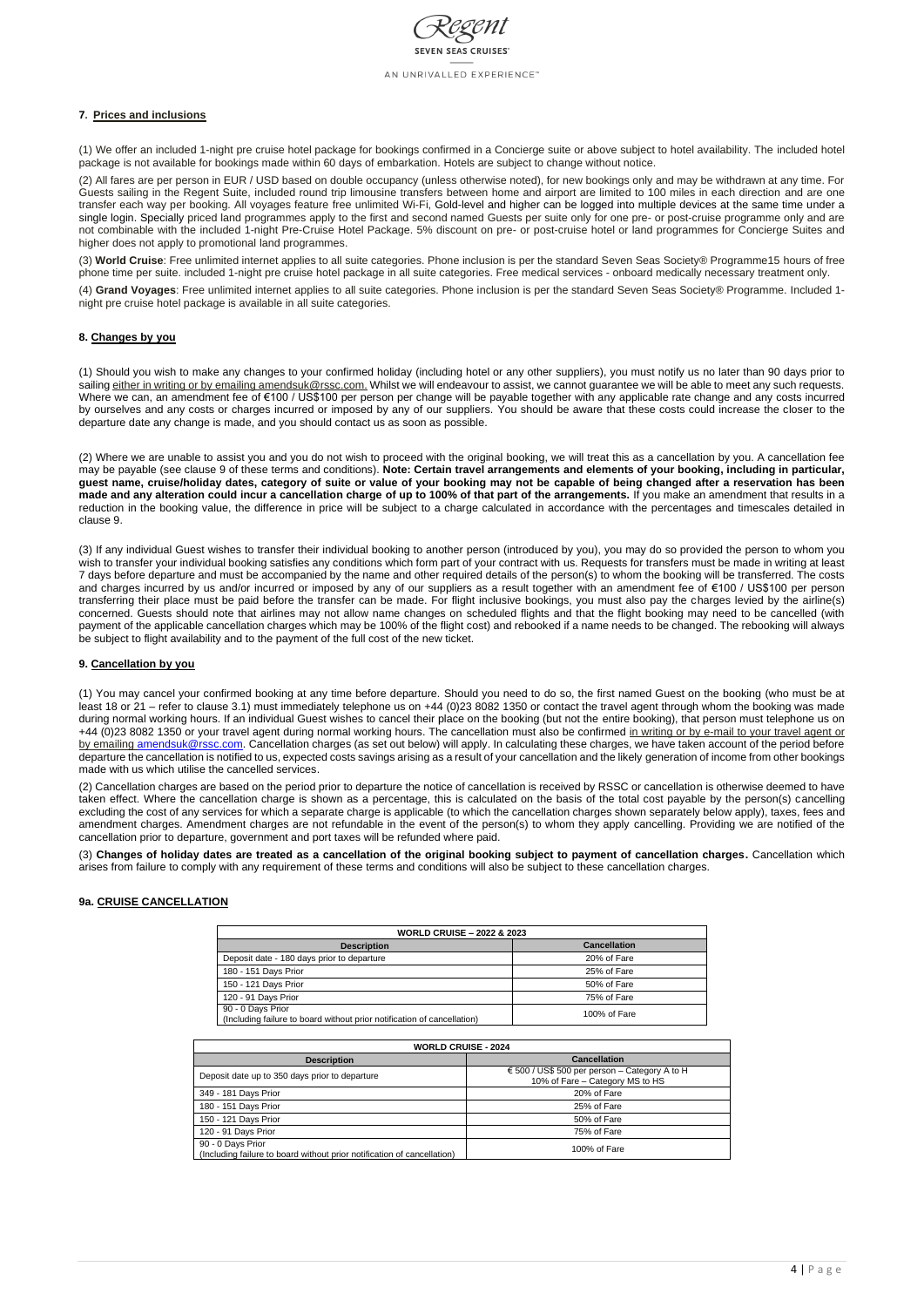

| SEVEN SEAS GRANDEUR INAUGURAL SEASON (sailings 25 November 2023 through 21 June 2024)        |                                                                                           |  |  |
|----------------------------------------------------------------------------------------------|-------------------------------------------------------------------------------------------|--|--|
| <b>Description</b>                                                                           | <b>Cancellation</b>                                                                       |  |  |
| Deposit date up to 350 days prior to departure                                               | $\epsilon$ 500 / US\$ 500 per person – Category A to H<br>25% of Fare – Category RS to SS |  |  |
| 349 - 121 Days Prior                                                                         | 20% of Fare - Category A to H<br>25% of Fare – Category RS to SS                          |  |  |
| 120 - 91 Days Prior                                                                          | 50% of Fare                                                                               |  |  |
| $90 - 76$ Days prior                                                                         | 75% of Fare                                                                               |  |  |
| 75 - 0 Days Prior<br>(Including failure to board without prior notification of cancellation) | 100% of Fare                                                                              |  |  |

| ALL OTHER CRUISES - Bookings effective 01 January - 31 December 2021                                                                         |                                              |                         |  |
|----------------------------------------------------------------------------------------------------------------------------------------------|----------------------------------------------|-------------------------|--|
| <b>Description</b>                                                                                                                           | Grand Voyages (50+<br>nights) & Regent Suite | <b>All other suites</b> |  |
| Deposit date to 90 days prior to departure<br>(Including any additional amounts paid at time of booking in respect of<br>flights and hotels) | 20% of Fare                                  | 10% of Fare             |  |
| 89 - 60 Days Prior                                                                                                                           | 50% of Fare                                  |                         |  |
| $59 - 31$ Days Prior                                                                                                                         | 75% of Fare                                  |                         |  |
| $30 - 0$ Days Prior<br>(Including failure to board without prior notification of cancellation)                                               | 100% of Fare                                 |                         |  |

| ALL OTHER CRUISES - 14 Nights or less - Bookings made prior to 31 December 2020 & from 01 January 2022 onwards   |                     |                             |  |
|------------------------------------------------------------------------------------------------------------------|---------------------|-----------------------------|--|
|                                                                                                                  | <b>Regent Suite</b> | All other suites            |  |
| Deposit date - 121 days prior                                                                                    | 25% of fare         | € 100 / US\$ 100 per person |  |
| 120 - 91 Days prior                                                                                              | 50% of fare         | 15% of fare                 |  |
| 90 - 61 Days prior                                                                                               | 75% of fare         | 50% of fare                 |  |
| 60 - 31 Days prior                                                                                               | 100% of fare        | 75% of fare                 |  |
| 30-0 Days prior                                                                                                  | 100% of fare        | 100% of fare                |  |
| ALL OTHER CRUISES - 15 Nights or longer - Bookings made prior to 31 December 2020 & from 01 January 2022 onwards |                     |                             |  |
|                                                                                                                  | <b>Regent Suite</b> | All other suites            |  |
| Deposit date - 151 days prior                                                                                    | 25% of fare         | € 100 / US\$ 100 per person |  |
| 150 - 121 Days prior                                                                                             | 50% of fare         | 15% of fare                 |  |
| 120 - 91 Days prior                                                                                              | 75% of fare         | 50% of fare                 |  |
| 90 - 76 Days prior                                                                                               | 100% of fare        | 75% of fare                 |  |
| 75 - 0 Days prior                                                                                                | 100% of fare        | 100% of fare                |  |

### **9b. SERVICES FOR WHICH AN ADDITIONAL CHARGE IS MADE**

| <b>Description</b>                    | Date of Cancellation                                         | <b>Cancellation Charge</b><br>(based on cost of services concerned) |
|---------------------------------------|--------------------------------------------------------------|---------------------------------------------------------------------|
| Pre-and Post-Cruise Hotel Packages    | Within 60 days prior to departure                            | 100%                                                                |
| Pre-and Post-Cruise Land Packages     | Within 60 days prior to departure                            | 100%                                                                |
| Pre-Bookable Overland Programmes      | Within 60 days prior to departure                            | 100%                                                                |
| <b>Regent Choice Shore Excursions</b> | Within 36 hours of departure                                 | 100%                                                                |
| <b>Private Transfers</b>              | Within 36 hours of departure                                 | 100%                                                                |
| Private Cars & Vans                   | Within 36 hours of departure                                 | 100%                                                                |
| Included Hotel Package                | Within 60 days prior to departure                            | 100%                                                                |
| Airfare, including upgrades           | Once flights are issued (approx. 70 days prior to departure) | 100%                                                                |

(4) Depending on the reason for cancellation, you may be able to reclaim these cancellation charges (less any applicable excess) under the terms of any travel insurance policy you have. Claims must be made directly to the insurance company concerned.

(5) If any individual Guest wishes to transfer their individual booking to another person (introduced by you), you may do so provided the person to whom you wish to transfer your individual booking satisfies any conditions which form part of your contract with us. Requests for transfers must be made in writing at least 7 days before departure and must be accompanied by the name and other required details of the person(s) to whom the booking will be transferred. The costs and charges incurred by us and/or incurred or imposed by any of our suppliers as a result together with an amendment fee of €100 / US\$100 per person transferring their place must be paid before the transfer can be made. For flight inclusive bookings where airfare is purchased through us, you must also pay the charges levied by the airline(s) concerned. Guests should note that airlines may not allow name changes on scheduled flights and that the flight booking may need to be cancelled (with payment of the applicable cancellation charges which may be 100% of the flight cost) and rebooked if a name needs to be changed. The rebooking will always be subject to flight availability and to the payment of the full cost of the new ticket.

(6) Where any cancellation reduces your Suite occupancy or the number of full paying Guests below the number on which the price and/or any discounts or concessions agreed for your booking were based, we will recalculate the holiday cost of the remaining Guest(s) based on the then applicable rate and re-invoice you accordingly. We will not make any refunds in respect of any unused element of your holiday, including but not restricted to any cruise portion, hotel accommodation, land-based programme or transfers.

#### **10. Insurance**

(1) Guests are required as a condition of our accepting your booking to take out appropriate holiday insurance to cover as a minimum all travel, cancellation, curtailment, medical and repatriation liabilities (including where these arise as a result of circumstances outside your control such as, without limitation, accident or illness or inability to travel for other reasons). You must purchase your travel insurance policy within 14 days of making full payment for your holiday at latest, but you are recommended to do so before or at the time of booking.

(2) Please be aware that any advice against non-essential international travel (including as a result of COVID-19) issued by the UK Foreign, Commonwealth and Development Office (or equivalent authorities outside the UK for citizens of those countries) may have an impact on your travel insurance. You must check the policy terms prior to purchasing your insurance.

(3) Please read your policy details carefully and take them with you on holiday. It is your responsibility to ensure that the insurance cover you purchase is suitable for your particular needs. We do not check the extent or adequacy of the cover provided by any insurance policies. Should you choose to travel without adequate insurance cover, we will not be liable for any losses howsoever arising, in respect of which insurance cover would otherwise have been available.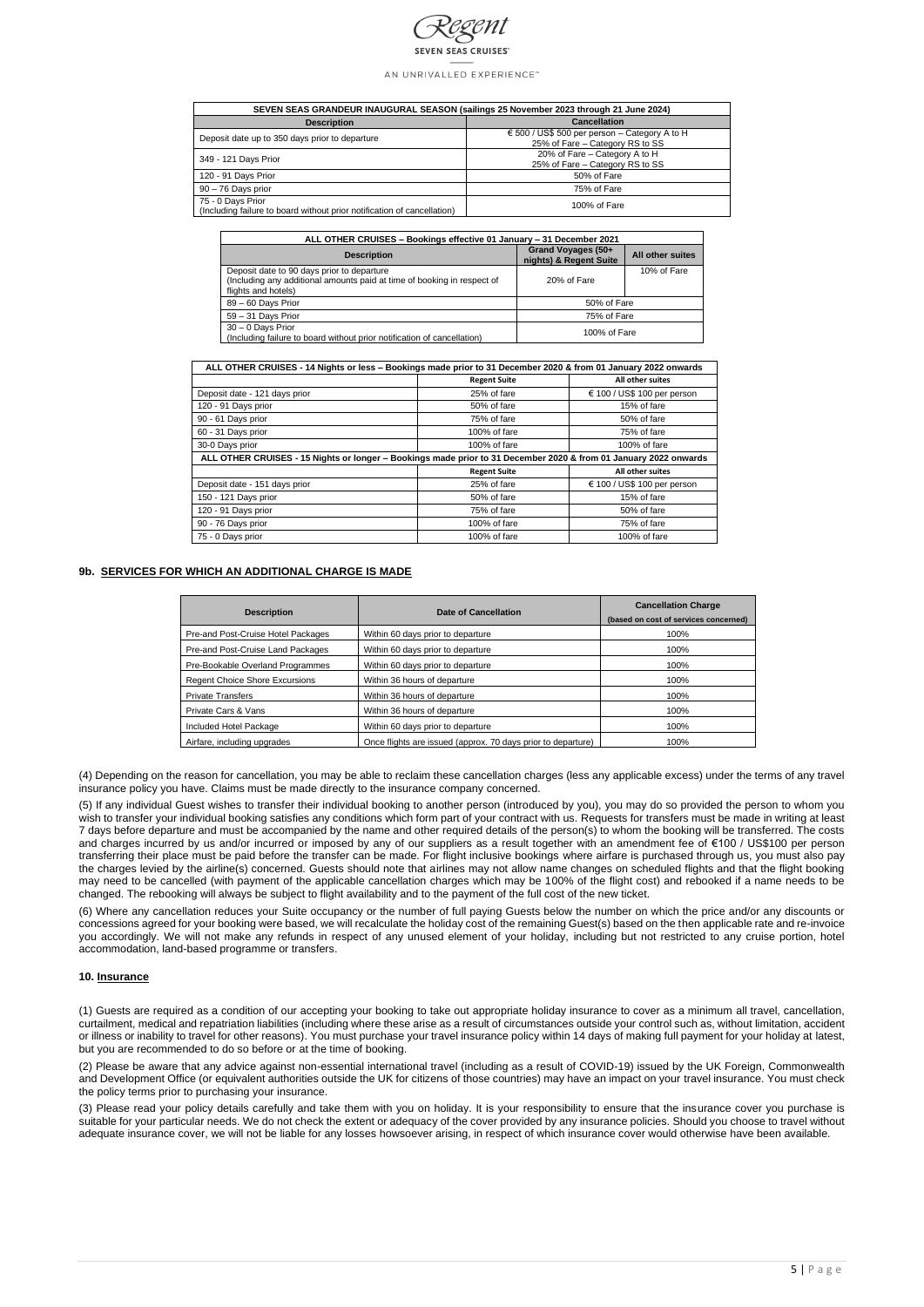

## **11. Changes and cancellation by us**

- (1) Pre-departure changes
	- (a) Changes to advertised and confirmed holiday arrangements sometimes have to be made both before and after bookings are confirmed. Most changes to confirmed bookings will be insignificant and we have the right to make these. Where an insignificant change is made before departure, we will notify you in writing. No compensation is payable for insignificant changes. Insignificant changes are likely to include (but are not limited to) a change of confirmed suite to another within the same suite category or higher. Please also see clause 11(3) below in respect of the potential impact of COVID-19 or other communicable disease/illness related measures.
	- (b) Occasionally, before departure, we may be constrained by circumstances beyond our control to make a significant alteration to any of the main characteristics of the travel services which form part of your confirmed booking or to any special requirements which we have accepted and agreed to fulfil as part of our contract as referred to in clause 17. Alterations may be necessary due to COVID-19 or other communicable disease/illness related measures – see clause 11(3) below. Such alterations are unlikely to constitute a significant change.
	- (c) In the event that we have to significantly alter any of the main characteristics of your confirmed holiday arrangements or accepted special requirements before departure, we will provide you with the following information in writing as soon as possible:

(i) the proposed alteration(s) and any impact they have on the price of your holiday;

(ii) in the event that you do not wish to accept the alteration(s), details of any substitute package we are able to offer (and of any price reduction where this is of a lower quality or cost);

(iii) your entitlement to cancel your booking and receive a full refund if you do not want to accept the alteration(s) or any substitute package offered; and

(iv) the period within which you must inform us of your decision and what will happen if you don't do so (this period will depend on how quickly we need your response).

- (d) If you choose to cancel your booking in accordance with clause 11(1)(c), we will refund all payments you have made to us within the period prescribed by the legislation applicable at the relevant time from the date the cancellation takes effect and terminates the contract (which will usually be the date we or the travel agent through whom you made your booking send you a cancellation invoice following receipt of your written cancellation notification). If we don't hear from you with your decision within the specified period (having provided you with the above-mentioned information for a second time), we will cancel your booking and refund all payments made to us within the period prescribed by the legislation applicable at the relevant time from the effective date of termination of the contract as referred to above. No compensation will be payable or other liability accepted (except as set out above) where a change results from unavoidable and extraordinary circumstances (see clause 12).
- (2) Pre-departure cancellation

(a) Occasionally, it may be necessary to cancel confirmed holiday arrangements.

If your flight is cancelled or delayed, your flight ticket is downgraded or boarding is denied by your airline, depending on the circumstances, the airline may be required to pay you compensation, refund the cost of your flight and/or provide you with accommodation and/or refreshments under EC Regulation No 261/2004 – the Denied Boarding Regulations 2004. Where applicable, you must pursue the airline for the compensation or other payment due to you. All sums you receive or are entitled to receive from the airline concerned by virtue of these Regulations represent the full amount of your entitlement to compensation or any other payment arising from such cancellation, delay, downgrading or denied boarding. This includes any disappointment, distress, inconvenience or effect on any other arrangements. We have no liability to make any payment to you in relation to the Denied Boarding Regulations or in respect of any flight cancellation or delay, downgrading of any flight ticket or denial of any boarding as the full amount of your entitlement to any compensation or other payment (as dealt with above) is covered by the airline's obligations under the Denied Boarding Regulations. If, for any reason, we make any payment to you or a third party for which the airline is responsible in accordance with the Denied Boarding Regulations, you must, when requested, assign to us the rights you have or had to claim the payment in question from the airline. If your airline does not comply with these rules, please visit the CAA's website [www.caa.co.uk](http://www.caa.co.uk/) for information as to the

In the event we are prevented from performing your contracted holiday arrangements as a result of unavoidable and extraordinary circumstances (see clause 12) and we notify you of this as soon as reasonably possible, we have the right to terminate your contract. In this situation, we will refund all monies you have paid to us within the period prescribed by the legislation applicable at the relevant time, or in accordance with any guidance issued by ABTA, whichever is later, from the effective date of cancellation (see clause 11(1)(d)) but will have no further or other liability to you including in respect of compensation or any costs or expenses you incur or have incurred as a result. We will, of course, endeavour to offer you alternative holiday arrangements where possible which you may choose to book (at the applicable price) in place of those cancelled.

(b) Please note, a full refund entitlement only arises where we are prevented from performing your contracted holiday arrangements as a result of unavoidable and extraordinary circumstances as set out in clause 11(2)(a) and we exercise our right to cancel as a result. Without limitation and unless required by law, you will not be entitled to a full refund and cancellation charges are likely to apply where such circumstances affect your ability to travel on your holiday rather than our ability to perform or provide the contracted arrangements. This may be the case, for example, where measures applied by the UK or any other government or public authorities (such as locally applicable restrictions) mean you are unable to leave your home / local area and/or travel to or gain entry into the country(ies) where your holiday is due to take place. The issue of official advice or recommendations against non-essential travel by public authorities (such as the UK Foreign, Commonwealth and Development Office or other local authorities) does not automatically mean we are prevented from performing your contracted holiday arrangements. Any obligation to quarantine or self-isolate on your return to your country of residence does not affect our ability to provide your holiday and will not entitle you to cancel without paying our usual cancellation charges.

(c) In the event that unavoidable and extraordinary circumstances (see clause 12) occur in the place where your cruise is due to take place or its immediate vicinity and significantly affect the performance of the contracted arrangements or the carriage of Guests to that destination, you will be entitled to cancel prior to departure without payment of cancellation charges and receive a full refund of all monies you have paid to us (except for any previously incurred amendment or cancellation charges). Where applicable, you must notify us of your wish to cancel for this reason in writing. Providing we are in agreement that you are entitled to do so in accordance with this clause, we will send you a cancellation invoice to confirm the cancellation. Any refund then due will be paid within the period prescribed by the legislation applicable at the relevant time. We will notify you as soon as practicable should this situation occur. You will not be entitled to any compensation.

## (3) Pre and post-departure changes – COVID-19 or other communicable/illness related measures:

Any impact which COVID-19 or other communicable illness related measures / action has on your holiday will not constitute a significant alteration to your contracted arrangements and will not entitle you to cancel without payment of the applicable cancellation charges as a result (see also clause 2).

options available to you for resolving your complaint.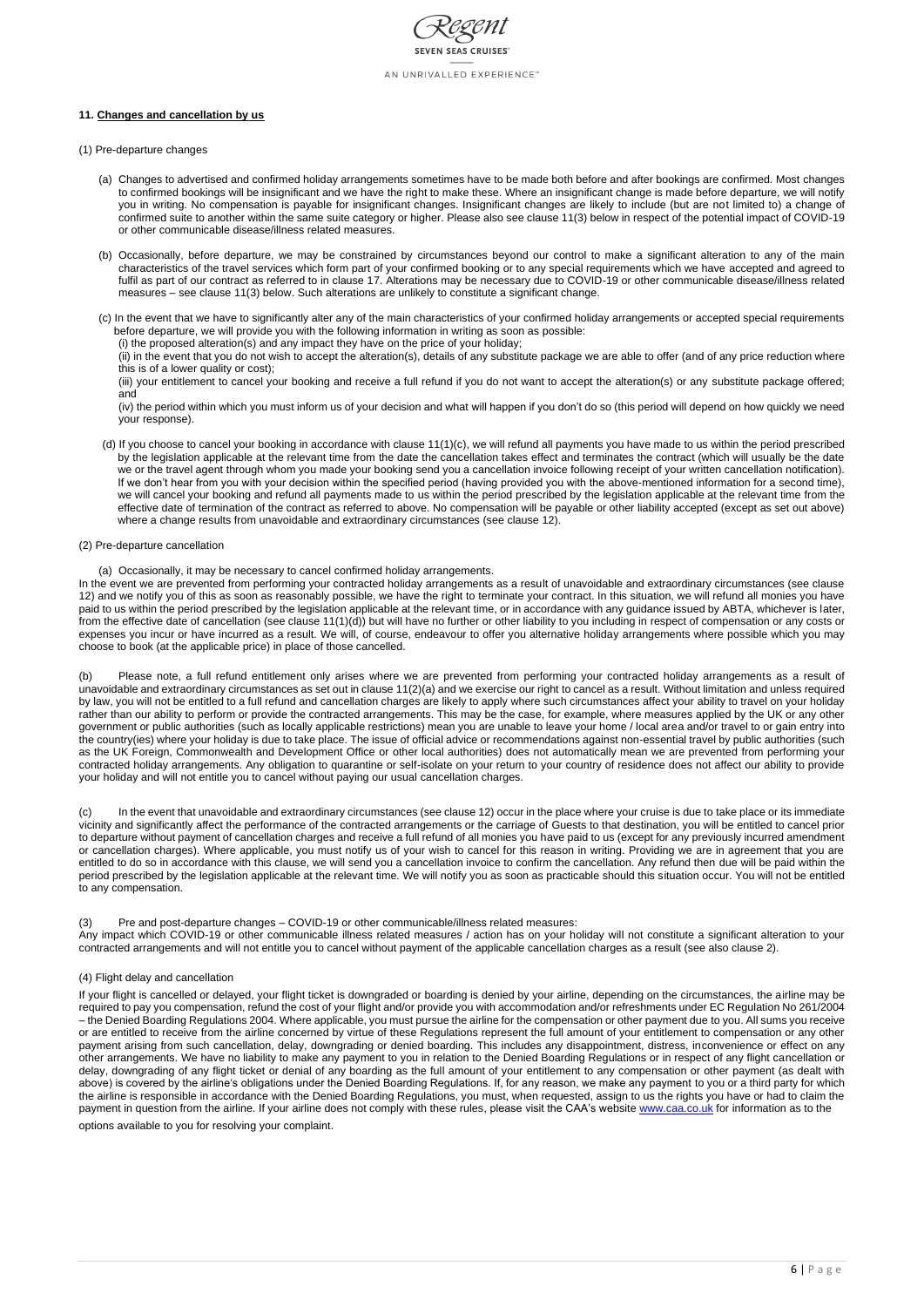

### (5) Itinerary Changes – Pre and During Cruise

We reserve the right to make changes to the cruise itinerary and hotel accommodations whenever, in our sole judgment, conditions warrant. Itineraries may change from time to time, both before and during your cruise. Changes to the advertised itinerary may become necessary, for example, due to prevailing weather and sea conditions, guest/crew emergencies, providing assistance to other vessels, the ship being unable to operate at its normal speed(s) due to unexpected mechanical or technical problems and any measures, actions precautions or requirements which may have been introduced as a result of COVID-19 or any other health emergency. We and the Master of the Ship have the right to omit any port(s) and deviate from the advertised itinerary at any time (see also clause 22 – Delay and Deviation).

# **12. Unavoidable and extraordinary circumstances**

In these terms and conditions, unavoidable and extraordinary circumstances means a situation which is beyond our control, the consequences of which could not have been avoided even if all reasonable measures had been taken. Except where otherwise expressly stated in these terms and conditions, we regret we cannot accept liability or pay any compensation where the performance or prompt performance of our obligations under our contract with you is prevented or affected by, or you otherwise suffer any damage or loss (as more fully described in clause 13(2) below) as a result of unavoidable and extraordinary circumstances. Such circumstances will usually include (whether actual or threatened) war, riot, civil unrest, terrorist activity, industrial dispute, natural or nuclear disaster, adverse weather conditions (including hurricanes), epidemics, pandemics, fire and closure or restriction of airspace, airports and ports. Unavoidable and extraordinary circumstances will also include the Foreign, Commonwealth and Development Office (www.gov.uk/foreign-travel-advice) or other EU foreign ministry advising against all travel or all but essential travel to any country, region or destination. In the event of different advice being given by EU governments, we will follow the advice given by the UK Foreign, Commonwealth and Development Office. Unavoidable and extraordinary circumstances also include COVID-19 or other communicable disease/illness and their impact, such as travel restrictions and the measures and other action being taken by governments, public authorities and businesses to control and manage its effects.

# **13. Our Liability to you**

(1) Subject to clauses 13(5) and 13(6) below, we promise to make sure that the holiday arrangements we have agreed to make, perform or provide, as applicable, as part of our contract with you are made, performed or provided with reasonable skill and care. This means that, subject to these terms and conditions, we will accept responsibility if, for example, you suffer death or personal injury or your contracted holiday arrangements are not provided as promised or prove deficient as a result of the failure of ourselves, our employees, agents or suppliers to use reasonable skill and care in making, performing or providing, as applicable, your contracted holiday arrangements. Please note it is your responsibility to show that reasonable skill and care has not been used if you wish to make a claim against us. In addition, we will only be responsible for what our employees, agents and suppliers do or do not do if they were at the time acting within the course of their employment (for employees) or carrying out work we had asked them to do (for agents and suppliers). For any claims which are covered by clause 13(6) or to which the provisions of any other international convention apply, this clause 13(1) will only apply to the extent that it is consistent with the applicable provisions of the Regulation and Athens Convention (as defined in clause 13(6)) or the applicable provisions of any other applicable international convention.

(2) We will not be responsible for any injury, illness, death, loss (including without limitation loss of enjoyment or possessions), damage, expense, cost or other sum or claim of any nature whatsoever which results from any of the following:

(i) the act(s) and/or omission(s) of the Guest(s); or

(ii) the act(s) and/or omission(s) of a third party not connected with the provision of your holiday and which were unforeseeable or unavoidable; or

(iii) 'unavoidable and extraordinary' circumstances as defined in clause 12 above.

(3) Please note, we cannot accept responsibility for any services which do not form part of our contract. This includes, for example, any additional services or facilities which your hotel or any other supplier agrees to provide for you where the services or facilities are not advertised by us as forming part of your holiday and we have not agreed to arrange them as part of our contract. Please also see clause 18 "Shore excursions and brochure information". In addition, regardless of any wording used by us on our website, in any of our brochures or elsewhere, we only promise to use reasonable skill and care as set out above and we do not have any greater or different liability to you.

(4) Our liability is limited in accordance with clauses 13(5) and 13(6). Subject to clauses 13(5) and 13(6), and as otherwise permitted by English Law, we are not entitled to limit the amount of damages you are entitled to claim in respect of personal injury or death which we or our employees have caused intentionally or negligently.

For all other claims, if we are found liable to you on any basis, the maximum amount we will have to pay you is three times the total cost of your holiday (excluding any insurance premiums, amendment / cancellation charges) paid by or on behalf of the person(s) affected in total. This maximum amount will only be payable where everything has gone wrong and you have not received any benefit at all from your holiday.

(5) Where any claim or part of a claim (including those involving death or personal injury) concerns or arises from any flight arrangements (including without limitation, the process of getting on and/or off the aircraft concerned) to which any international convention or EU regulation applies where we have arranged the flight as part of our contract whether or not as part of a flight inclusive package, our liability (including the maximum amount of compensation we will have to pay you, the types of claim and the circumstances in which compensation will be payable) will be limited as if we were the carrier in question as set out in this clause 13(5). The most we will have to pay you for that claim or that part of a claim if we are found liable to you on any basis is limited to the most we or the carrier concerned would have to pay under the international convention or EU regulation which applies to the flight or claim in question (for example, the Warsaw Convention as amended or unamended and the Montreal Convention for international travel by air and/or for airlines with an operating licence granted by an EU country, the EC Regulation on Air Carrier Liability No 889/2002 for national and international travel by air). Where we or the carrier are/is not or would not be obliged to make any payment to you under the applicable international convention or EU regulation (including where any claim is not notified or issued in accordance with the time limits stipulated in the applicable convention or regulation), we are similarly not obliged to make a payment to you for that claim or part of the claim. When making any payment, we will deduct any amount which you have received or are entitled to receive from the airline for the complaint or claim in question. Copies of the applicable international conventions and EU regulations are available from us on request. Please also note that strict time limits apply for notifying loss, damage or delay of luggage to the airline. Any proceedings in respect of any claim (including one for personal injury or death) must be brought within 2 years of the date stipulated in the applicable international convention or EU regulation.

(6) EC Regulation 392/2009 on the liability of carriers of passengers in the event of accidents ("Regulation") became applicable in the EU and EEA States on 31 December 2012. It incorporates, implements and extends certain provisions of the 1974 Athens Convention Relating to the Carriage of Passengers and Their Luggage by Sea as amended by the 2002 Protocol ("Athens Convention"). References in these terms and conditions to the Athens Convention mean those provisions of the Athens Convention which the Regulation incorporates, implements and extends unless the context otherwise requires. The Regulation and the Athens Convention apply to international carriage as defined by the Athens Convention. Where applicable, the Regulation and the Athens Convention apply to the cruise element of your holiday as well as the process of getting on or off the ship concerned in accordance with the provisions of the Athens Convention ("course of carriage"). We are the carrier for the purposes of the Regulation and the Athens Convention. The Regulation and the Athens Convention covers the liability of the carrier in respect of passengers, their luggage and their vehicles as well as mobility equipment, in the event of accidents during the course of carriage. It does not affect the right of carriers to limit their liability for accidents in accordance with the International Convention on Limitation of Liability for Maritime Claims of 1976, as amended by the 1996 Protocol in its up to date form. Accidents under the Regulation and the Athens Convention include both 'shipping' and 'non-shipping' incidents in the course of the carriage. A "shipping incident" means shipwreck, capsizing, collision or stranding of the ship, explosion or fire in the ship, or defect in the ship. A "non-shipping incident" means any incident which is not a shipping incident.

For any claim arising during the course of carriage, the only liability we have to you is in accordance with the Regulation and the Athens Convention where applicable. This includes claims involving death or personal injury or loss of or damage to luggage or any mobility equipment or other specific equipment used by a guest with reduced mobility ("mobility equipment"). This means you are not entitled to make any claim against us which arises in the course of carriage which is not expressly permitted by the Regulation and the Athens Convention or which is in excess of the limits provided by the Regulation and the Athens Convention where applicable. Any claims covered by the Regulation and the Athens Convention must be made within the time limits set out in the Athens Convention (see below). Any proceedings must be issued within the maximum time limit specified by the Athens Convention.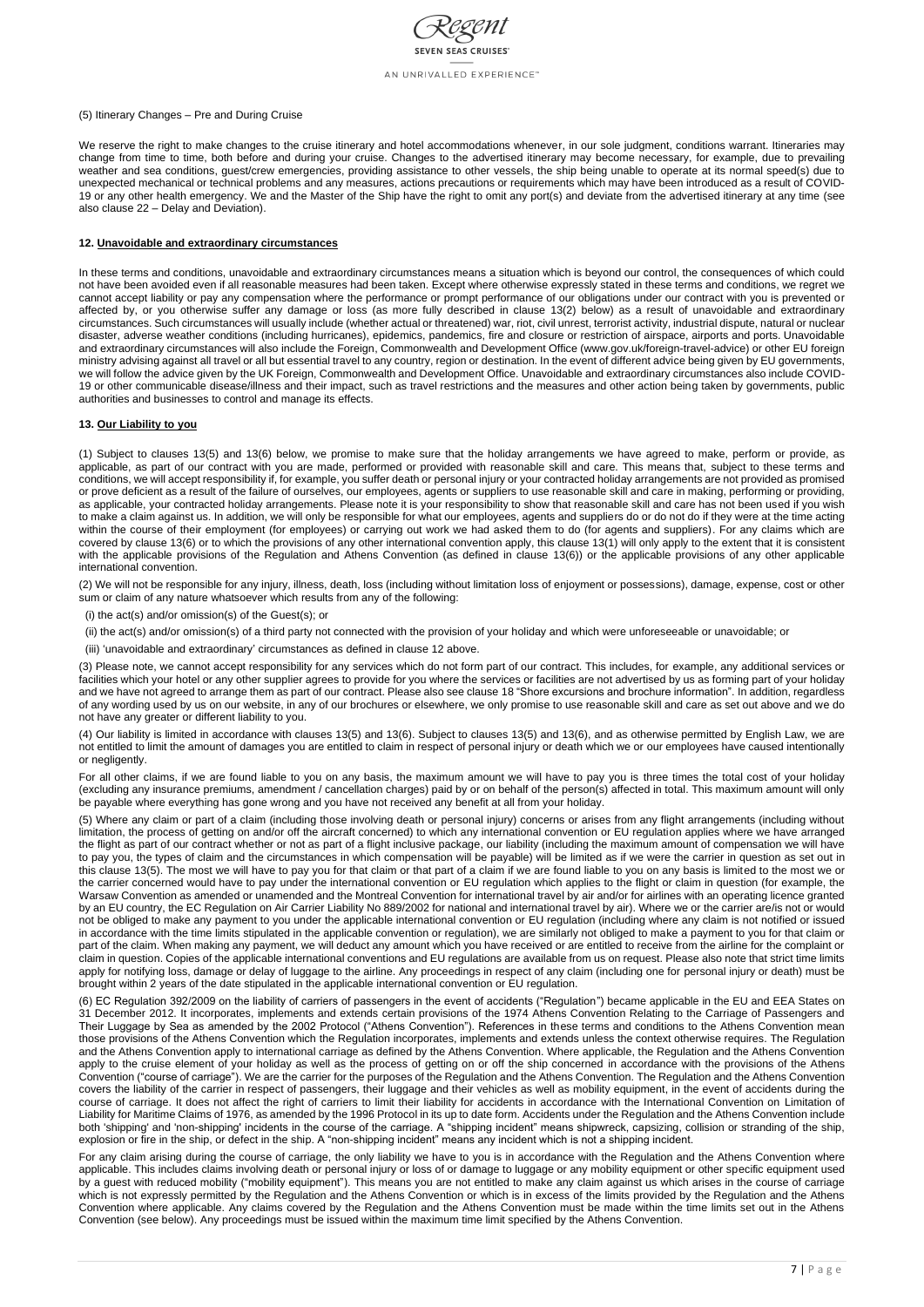

### **A brief summary of our liability under the Regulation and the Athens Conventions, where applicable, is set out below.**

### **Personal injury or death**

The Athens Convention limits the maximum amount we as the carrier may have to pay if we are found liable in the event of death or personal injury occurring during the course of carriage. Different limits and bases for liability apply depending on whether the death or personal injury results from a shipping incident or a non-shipping incident. For a shipping incident, the passenger has a right to compensation from the carrier or the carrier's insurance provider of up to 250,000 SDR in any event, with the exception of circumstances beyond the carrier's control (i.e. act of war, natural disaster, act of a third party). Compensation arising from a shipping incident can go up to 400,000 SDR unless the carrier proves that the incident occurred without his fault or neglect. For a non-shipping incident, the passenger has a right to compensation from the carrier or the carrier's insurance provider of up to 400,000 SDR, if he/she proves that the incident was the result of the carrier's fault or neglect.

The Athens Convention also limits the maximum amount we as the carrier may have to pay where loss of or damage to luggage occurs during the course of carriage. Different bases for liability apply depending on whether the loss or damage results from a shipping incident or a non-shipping incident. Cabin luggage is luggage which the Guest has in their cabin or otherwise in their possession, custody or control. Luggage does not include mobility equipment which is dealt with below. Loss of or damage to luggage includes expenses which result from the luggage not having been re-delivered to the passenger within a reasonable time of the arrival of the ship on which the luggage was carried or should have been carried but does not include delays resulting from any labour disputes.

In certain circumstances, we will not be liable for death or personal injury which arises in the course of the carriage.

### **Luggage**

For loss or damage caused by a shipping incident, the Guest has a right to compensation from the carrier of up to 2,250 SDR for cabin luggage and, up to 3,375 SDR for other luggage unless the carrier proves that the incident occurred without his fault or neglect. For loss or damage caused by a non-shipping incident, the passenger has a right to compensation from the carrier of up to 2,250 SDR for cabin luggage and, up to 3,375 SDR for other luggage, if he/she proves that the incident was the result of the carrier's fault or neglect.

In accordance with the Athens Convention, you agree that any successful claim for any loss of or damage to luggage will be subject to an excess or deduction of 149 SDR per person.

### **Valuable or important items**

All valuable and important items (for example, money, jewellery, medicines, fragile items, important travel and other documents, video/camera/computer equipment, other valuables etc.) must be carried by hand and not packed in your luggage and/or left unsecured in your Suite or elsewhere on board the ship, on any other transport or in any other accommodation. Special care must be taken of such items. For your protection, once on board the ship or during any hotel stay, all valuable and important items must be left in your Suite or hotel room mini-safe where available or deposited with your hotel's reception if they undertake the safekeeping of such items when they are not being personally worn or carried by you. Please, however, bear in mind that no mini-safe is totally secure and consider carefully whether you need to bring the items in question with you on holiday. If a valuable or important item is lost, damaged or stolen, we are entitled to argue, where appropriate, that you should not have brought the item on holiday. We will not in any event be liable for loss of or damage to monies, negotiable securities, gold, silverware, jewellery, ornaments, works of art or other valuables. You are strongly advised to take out appropriate and adequate insurance to protect all valuable and important items.

Please also note that strict time limits apply for the commencements of proceedings in respect of any claim for damages arising from death or personal injury of a passenger or for loss of or damage to luggage. Any such claim will generally be time-barred after 2 years. The commencement date of this limitation period is usually calculated from the passenger's date of disembarkation. The limitation period may be suspended or interrupted in accordance with the national law of the court dealing with a claim but no action may brought under the Athens Convention later than 5 years from the date of disembarkation (or in the event of death, the date disembarkation should have taken place) or, if earlier, 3 years from the date the passenger knew or ought reasonably to have known of the injury, loss or damage.

Please note, we do not have the facility aboard any of our ships to accept any valuables for safe keeping. In accordance with the Athens Convention, we cannot therefore accept liability for the loss of or damage to any valuables you bring on holiday with you. Placing valuables in a Suite mini-safe is not depositing them with us for safe-keeping for the purposes of the Athens Convention.

Without prejudice to the above, in the event that we are found liable for loss of or damage to any valuables on any basis, the most we will have to pay you in respect of such loss or damage is the maximum payable under the Athens Convention for valuables deposited with us for the agreed purpose of safe-keeping. This maximum is 3,375 SDR per person.

### **Mobility equipment**

The Regulation and Athens Convention also limits the maximum amount we as the carrier have to pay where loss of or damage to mobility equipment occurs during the course of carriage. For loss or damage caused by a shipping incident, the passenger has a right to compensation from the carrier corresponding to the replacement value or the repair costs of the equipment concerned, unless the carrier proves that the incident occurred without his fault or neglect. For loss or damage caused by a non-shipping incident, the passenger has a right to compensation from the carrier corresponding to the replacement value or the repair costs of the equipment concerned, if he/she proves that the incident was the result of the carrier's fault or neglect.

### **Advance payment in the event of a shipping incident**

In case of death or personal injury caused by a shipping incident, the passenger or other person entitled to damages has a right to an advance payment to cover immediate economic needs. The payment shall be calculated on the basis of the damage suffered, shall be made within 15 days and shall not be less than €21,000 in the event of death.

#### **Time limits**

Any damage to suite or other luggage, which is apparent, must be notified to us in writing before or, at latest, at the time of disembarkation from the ship for suite luggage or at the time of re-delivery for other luggage. Any damage which is not apparent, or loss of suite or other luggage must be notified to us in writing within 15 days of disembarkation from the ship or re-delivery (or scheduled re-delivery in the event of loss).

If the Guest fails to comply with the above, they shall be presumed, unless the contrary is proved, to have received the luggage undamaged. The notice in writing need not be given if the condition of the luggage has at the time of its receipt been the subject of joint survey or inspection.

### **Exemptions concerning liability**

Liability of the carrier can be reduced, in part or entirely, if it proves that the death of or personal injury to a passenger or the loss of or damage to his luggage was caused or contributed to by the fault or neglect of the passenger.

The limits on the different amounts for compensation will not apply if it is proved that the damage resulted from an act of the carrier, or a servant or agent of the carrier or of the performing carrier, done with the intent to cause such damage or with knowledge that such damage would probably result.

(7) Please note, we cannot accept any liability for any damage, loss, expense or other sum(s) of any nature which (1) on the basis of the information given to us by you concerning your booking prior to our accepting it, we could not reasonably have foreseen you would suffer or incur if we breached our contract with you or (2) did not result from any breach of contract or other fault by ourselves or our employees or, where we are responsible for them, our suppliers. Additionally, we cannot accept liability for any losses or expenses relating to any business including without limitation self-employed loss of earnings.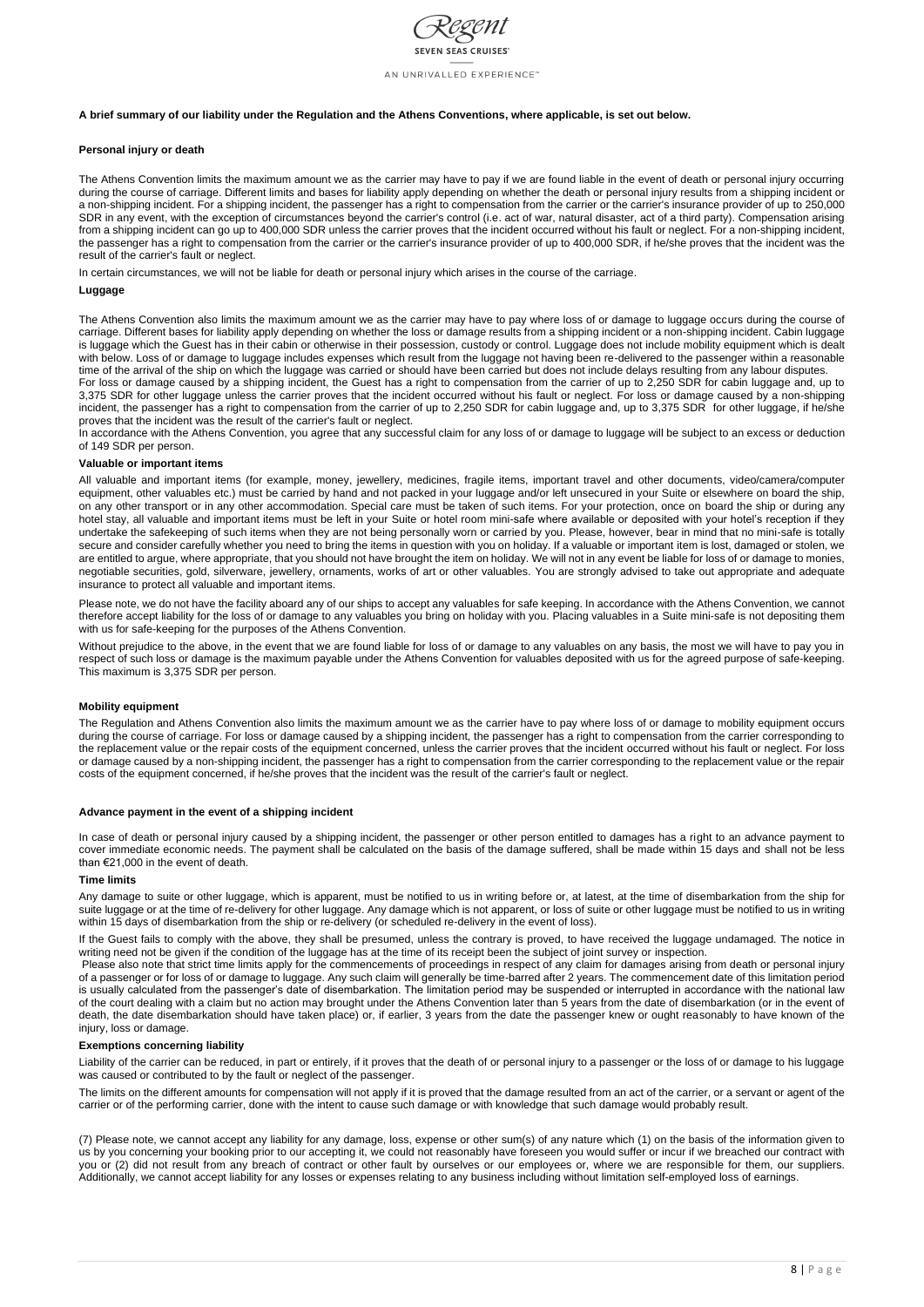

# **14. Complaints**

- (1) In the unlikely event that you have any reason to complain or experience any problems with your holiday whilst away, you must immediately inform us or the supplier of the service(s) in question (if not us). Any verbal notification must be put in writing and given to our Guest Relations Department or the supplier of the service concerned as soon as possible. Until we know about a problem or complaint, we cannot begin to resolve it. Most problems can be dealt with quickly. If you remain dissatisfied, however, you must write to us within 28 days of the end of your holiday (or for damage to or loss of luggage within the time limits specified in clause 13(6) above) giving your booking reference and full details of your complaint. Only the party leader should write to us. If you wish to issue any claim against us, you must also comply with the time limits for issuing claims as set out in clauses 13(5) and 13(6) where applicable. For all claims and subject to clause 13(4) we regret we cannot accept any liability if you fail to follow the procedures set out above.
- (2) We will provide assistance on<https://www.rssc.com/about/contact> or you can contact our Guest Relations Department at +44 (0)23 8082 1350 / [GuestRelationsUKEU@rssc.com](mailto:GuestRelationsUKEU@rssc.com) .

### **15. Damage and behaviour**

- (1) When you book with us, you accept responsibility for any damage or loss caused by you. Full payment for any such damage or loss (reasonably estimated if not precisely known) must be made to us or to the supplier concerned as soon as possible. If the actual cost of the loss or damage exceeds the amount paid where estimated, you must pay the difference once known. If the actual cost is less than the amount paid, the difference will be refunded. You will also be responsible for meeting any claims subsequently made against us by any third party in connection with any such damage or loss and all costs incurred by us (including our own full legal costs and those of any such third party) as a result of your actions. You should ensure you have appropriate travel insurance to protect you if this situation arises.
- (2) Guests shall not approach other guests for commercial purposes or advertise goods and services on board the Ship without our prior written permission. We expect all guests to have consideration for other people. If in our reasonable opinion or in the reasonable opinion of any other person in authority, any Guest is found to have solicited guests in any form, or behaves in such a way as to cause or be likely to cause danger, upset or distress to any third party (such as other guests) or damage to property, or fails to comply with our COVID-19 Policies and Procedures, or fails to follow the lawful instructions of the Ship's officers and crew at all times, we are entitled, without prior notice, to terminate the holiday of the Guest(s) concerned. In this situation, the Guest(s) concerned will be required to leave the Ship or, if applicable, other accommodation or service. We will have no further responsibility toward such Guest(s) including any return travel arrangements. No refunds will be made, and we will not pay any expenses or costs incurred as a result of the termination. See also clause 2(5) – Consequences of Non-Compliance with COVID-19 Policies.
- (3) Smoking Policy: Guests are reminded that smoking constitutes a serious health and safety hazard which may result from the combustion of accommodation areas and furnishings and thus is expressly forbidden in all suites and on verandas. For the safety and comfort of your fellow guests, we request your cooperation and compliance with this policy. Guests choosing to disregard the policy may be subject to monetary penalties - up to the cruise fare paid for passage - which will be imposed to cover the costs associated with the required cleaning of suite furnishings, verandas and surrounding deck and accommodation areas. Guests are also reminded that the Master of the Ship reserves the right to disembark any Guests, without prior warning, for violation of this policy and said Guest(s) shall be responsible for all fees levied by governmental or quasi-governmental authorities, all costs associated with repatriation and Ship's loss of revenues from such forced disembarkation or costs associated with repairs or replacement of furnishings as a result of combustion of accommodation areas found to be caused by said Guest(s). Our ships are generally non-smoking; however, smoking is permitted in certain designated areas.

### **16. Conditions of suppliers**

Some of the services which make up your holiday are provided by independent suppliers. Those suppliers provide these services in accordance with their own terms and conditions. Some of these terms and conditions may limit or exclude the supplier's liability to you, often in accordance with applicable international conventions or regulations (see clause 13(5)). Copies of the relevant parts of these terms and conditions are available on request from ourselves or the supplier concerned.

### **17. Special requests, reduced mobility, disabilities, medical conditions and children**

- (1) If you have any special request, you must advise us at the time of booking. Although we will endeavour to meet (or pass any reasonable requests on to the relevant supplier where the special request does not relate to the cruise element of your holiday), we regret we cannot guarantee any request will be met unless specifically confirmed on your confirmation invoice as a special requirement which we have accepted. Except where so confirmed, failure to meet any special request will not be a breach of contract on our part. Confirmation that a special request has been noted or passed on to the supplier or the inclusion of the special request on your confirmation invoice or any other documentation is not confirmation that the request will be met. Unless and until specifically confirmed, all special requests are subject to availability. Any special requirement which we have accepted will be specifically confirmed as accepted on your confirmation invoice.
- (2) The information you are provided with about your holiday (which may be on our website, in our brochures or elsewhere) before you make your booking will include a general indication of the suitability of the holiday for someone with reduced mobility. However, restricted mobility of course means different things to different individuals as we fully appreciate that individual capabilities, restrictions and requirements are likely to vary considerably. If any Guest suffers from reduced mobility or any medical condition or disability which may affect your holiday, please give us full details before booking so that we can provide you with precise information as to the suitability of the holiday taking into account your needs. We may require a doctor's certificate or other documentation, information or waiver relating to such reduced mobility, condition or disability as we consider necessary. In any event, you must give us full details in writing (including details of any medical or mobility equipment such as a wheelchair which you will or may need to bring with you) at the time of booking and whenever any change in your mobility, condition or disability occurs. You must also promptly advise us if any reduced mobility, medical condition or disability which may affect your holiday develops after your booking has been confirmed. In the event that you require assistance with embarking or disembarking from the ship as a result of your reduced mobility or disability, please advise us at the time of booking if possible but in any event no later than 48 hours before the assistance is required. Please contact our Guest Services department with your request.
- (3) Your attention is drawn to clause 2 Public Health, COVID-19 Policies and Procedures, Understanding the Risks and Right to Disembark and Quarantine. You acknowledge that medical care while on a cruise ship may be limited or delayed and that the ship may travel to destinations where medical care is unavailable. Certain international safety requirements, shipbuilding requirements and/or applicable regulations may cause difficulty for mobility-impaired persons or persons with severely impaired sight and/or hearing. Guests requiring the use of a wheelchair must provide their own as any wheelchairs available on the vessel are for emergency use only. For the convenience and comfort of such Guests, they are strongly encouraged to bring a collapsible wheelchair. Guests are advised that standard suites are not designed to be barrier free and wheelchair accessible. You must be physically fit to undertake the holiday. You must be self-sufficient and/or must travel with a companion able to provide any assistance needed during the holiday. Expectant mothers in or over their 24th week of pregnancy cannot travel on board the ship.
- (4) Guests may not be able to participate in certain activities or programmes either on board the ship or onshore at ports of call if to do so would create a risk of harm to themselves or any other person.
- (5) Infants sailing onboard a Regent vessel must be at least six (6) months of age at time of sailing. However, for voyages that have three (3) or more consecutive days at sea, the infant must be at least twelve (12) months old at time of sailing.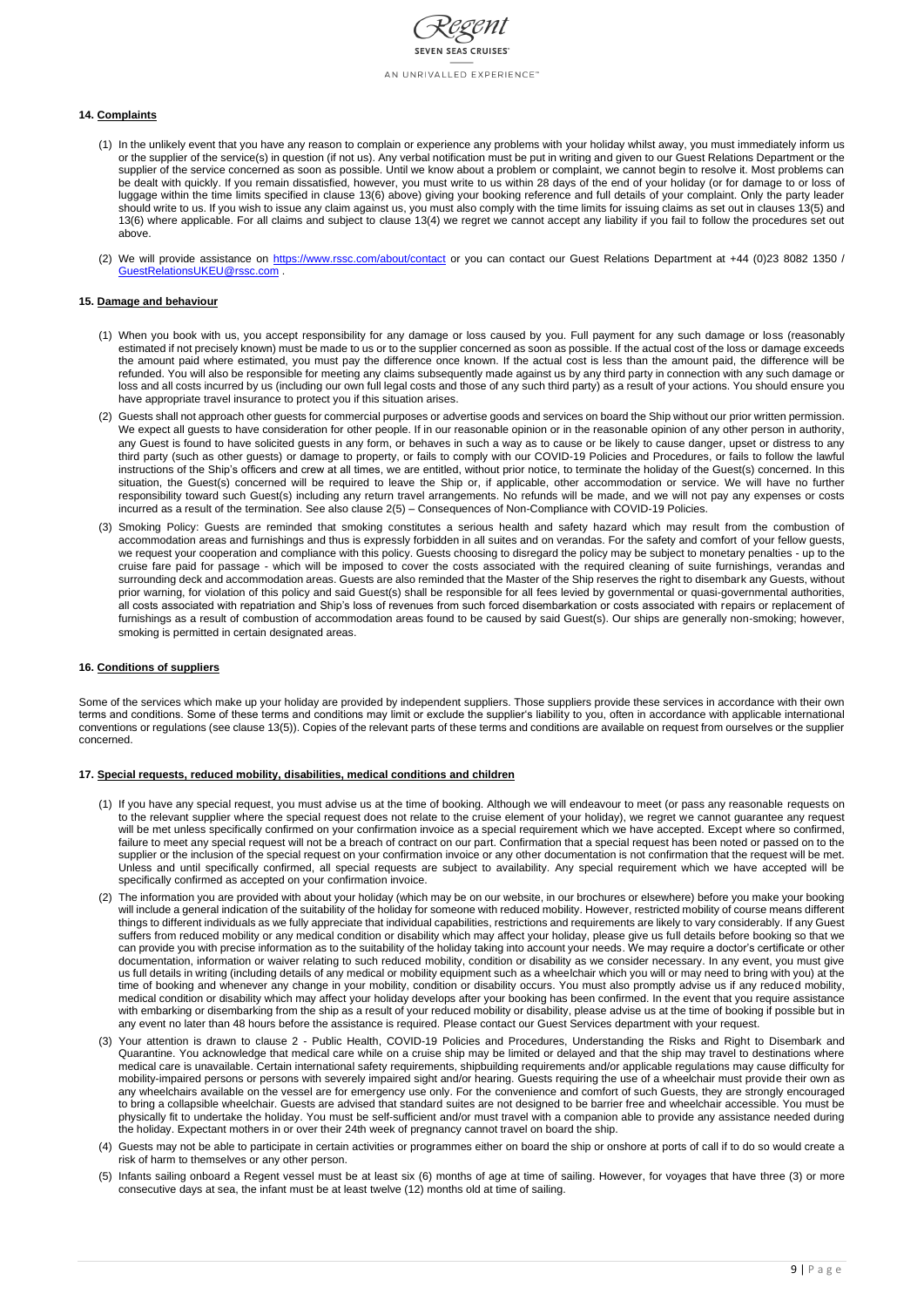

- (6) Any Guest under the age of 18 who is not travelling with their own parent or guardian (but is for example, accompanied by grandparents, other relatives or friends), must have a signed parental or guardian consent form (signed by both parents) which authorises travel and medical treatment in the event of an emergency. The original signed form (a copy is not acceptable) must be presented to a Regent Seven Seas representative at the pier during check-in, along with a copy of both parents' driving licence or passport. Failure to do so may result in the Guest being refused boarding. In this case, no refund will be provided, and no expenses, costs or other sums of any description will be paid.
- (7) Alcohol Policy: Guests agree that the purchase and consumption of alcoholic beverages will be limited to Guests who are 21 years or older and no Guest will attempt to purchase or consume such beverages in violation of this policy under any circumstances, either for themselves or others. However, with the exception of Hawaii, Alaska and New England voyages not leaving U.S. territorial waters, Guests between the ages of 18 to 20 to are permitted to purchase and personally consume wine and beer only while on board and with the consent of an accompanying parent. Authorisation will be given only when the accompanying parent completes a Young Adult Alcoholic Beverage Waiver form. However, Guests 18 years of age or older are permitted to consume alcoholic beverages when sailing on roundtrip European voyages without having to complete the Young Adult Alcoholic Beverage Waiver form. Guests are reminded to consume alcohol in moderation, and we reserve the right to refuse such beverages to any intoxicated or underage Guest. We reserve the right to prohibit and retain all spirits/alcoholic beverages brought aboard the Ship.

# **18. Shore excursions and brochure information**

- (1) All Guests including but not limited to EU citizens require a passport in order to take any of our cruises. All Guests must check all entry, visa and health requirements for their chosen holiday (including all countries to or through which you intend to travel) as well as any requirements for the return to their home countries. For entry into other countries, please contact the embassy or consulate of the country(ies) concerned. Requirements are likely to change and travel restrictions may be imposed (which could be at no or very short notice close to departure) as a result of COVID-19, its variants, or other potential communicable diseases and/or illnesses. You must also keep up to date with this information while you are away.
- (2) The time involved in obtaining a passport will vary, and you should check the position with the relevant passport agency. Please bear in mind that passport applications are currently taking significantly longer to process than usual in most countries. Please ensure you check the latest position on applying for or renewing a passport at the earliest opportunity. Passports must be valid for a minimum of six (6) months after the end of your holiday.
- (3) In order to enter the USA, every person travelling (including children) must have a visa unless they qualify for the Visa Waiver Program (VWP). Most EU holidaymakers will qualify for the VWP but please see the important note below. All visitors to the US (including children) who are eligible for the VWP must apply for authorisation to travel to the US in advance in accordance with the Electronic System for Travel Authorisation (ESTA). You must complete an online application for authorisation to travel on the ESTA website (details below) at least 72 hours before your flight or sailing to the US departs but you are recommended to apply earlier. Providing the application is accepted, you will be provided with approval via the website. Approval is usually provided very quickly but can take up to 72 hours if data needs to be checked. You should make a note of the ESTA approval number when you receive it.
- (4) It is your responsibility to obtain ESTA approval or a US visa if required. If you fail to obtain authorisation to travel through the ESTA website or a US visa in advance of travel, you will not be allowed on your outbound flight or sailing to the US. Full cancellation charges will then apply. The ESTA website can be found at [https://esta.cbp.dhs.gov/esta.](https://esta.cbp.dhs.gov/esta)
	- **Important note:** Not all visitors to the USA will qualify for the Visa Waiver Program. You will need to apply for a visa if you have ever been arrested (even if you were not convicted of an offence) or have a criminal record of any description. Other exceptions also apply. Guests should make enquiries with the US embassy or consulate in their country of residence. Visa requirements may change. Further information on entry requirements for the USA are available at [http://travel.state.gov.](http://travel.state.gov/) You must also check entry requirements at the time of booking and in good time before departure as requirements may change.
- (5) Current entry requirements for minors into Canada and the U.S. Adults travelling with minors under the age of 18 into the U.S. who are not the minor's parents or legal guardian must be in possession of a notarised parental/guardian consent letter that authorises the minor's travel and medical treatment in cases of emergency. Minors under 21 not travelling with both parents into Canada must have in their possession a notarised letter, which includes the actual dates of travel and signatures of both parents, indicating the name of the person(s) with whom the minor is travelling, and granting them permission to escort the minor.
- (6) It is your responsibility to ensure you obtain details of and comply with all recommended and required vaccinations, health precautions and other health related measures (including those which are introduced to deal with COVID-19, its variants and any other communicable disease and/or illness) in good time before departure. You must also keep up to date with the latest information in respect of COVID-19. Details are available from your local GP surgery / health clinic / travel clinic. Detailed information applicable to all British/EU citizens is also available from the National Travel Health Network and Centre [www.travelhealthpro.org.uk](http://www.travelhealthpro.org.uk/) and on [www.nhs.uk/livewell/travelhealth.](http://www.nhs.uk/livewell/travelhealth) For holidays in the EU/EEA if you are eligible you should obtain a GHIC (Global Health Insurance Card) or an EHIC (European Health Insurance Card), as applicable, prior to departure from your national health insurance provider. For details including how to apply for a GHIC/EHIC, visit [https://www.nhs.uk/using-the-nhs/healthcare-abroad/apply-for-a-free-uk-](https://www.nhs.uk/using-the-nhs/healthcare-abroad/apply-for-a-free-uk-global-health-insurance-card-ghic/)
- (1) The information contained in our brochures is correct to the best of our knowledge at the time of the brochure going to print. We may provide you with information (in our brochure, on our website and/or when you are on holiday) about shore excursions which are available for you to purchase on board ship. Subject to availability, you can generally book places on advertised shore excursions in advance - please see our FAQs section for further information. The applicable details of all shore excursions (including departure times) are subject to change and excursions may on occasions be cancelled. Shore excursions are capacity controlled on a first come first served basis. Requested excursions may not be available at time of booking. Some shore excursions are subject to cancellation if a minimum number of participants is not achieved.
- (2) Except where included in the cost of your cruise booking or purchased at the same time as you make your cruise booking ("included shore excursions"), shore excursions do not form part of your cruise only or cruise inclusive holiday arrangements and these terms and conditions (other than this clause 18 and clause 13(6)) do not apply them. They are arranged and provided by operators who are wholly independent of us. You will have a separate contract with us for any shore excursion(s) you book which are not included shore excursions. Under this contract, we accept responsibility for selecting reputable operators to arrange and provide your excursion but will not be liable for the excursion itself or for the acts or omissions of the operator or any of its employees, agents, suppliers or sub-contractors or any other person(s) connected with the excursion (other than our own employees). In the event that we are found liable for the excursion on any basis, we are entitled to rely on all limitations and exclusions of liability contained or referred to in these terms and conditions. Included shore excursions form part of your holiday contract with us and are subject to these terms and conditions. Our COVID-19 Policies and Procedures apply to shore excursions and Guests must comply with them at all times. Any non-compliance shall be grounds for refusal to re-board after going ashore, quarantine onboard the ship, disembarkation, reporting to governmental or health authorities, or other steps deemed necessary in our sole discretion under the circumstances to protect the health and well-being of others. Under these circumstances, the Guest shall not be entitled to a refund or compensation of any kind. Guests will be responsible for all related costs, fines, expenses and for proper travel documentation for any port, including for repatriation, and we shall have no liability whatsoever to the Guest as a result of such steps taken by us (see clause 2).
- (3) We cannot guarantee accuracy at all times of information given in relation to any shore excursions or about the port/area you are visiting generally or that any particular excursion will take place. Failure to operate/cancellation of any particular shore excursion(s) does not constitute a significant change to your holiday arrangements and does not entitle you to any compensation other than a refund of the cost of the excursion(s) concerned where you have paid. Similarly, any liability we are found to have in relation to any shore excursion is limited to the cost of the particular excursion concerned. Subject to these terms and conditions, we do not limit or exclude our liability for death or personal injury arising from our negligence.

### **19. Passports, visas, health requirements and travel advice**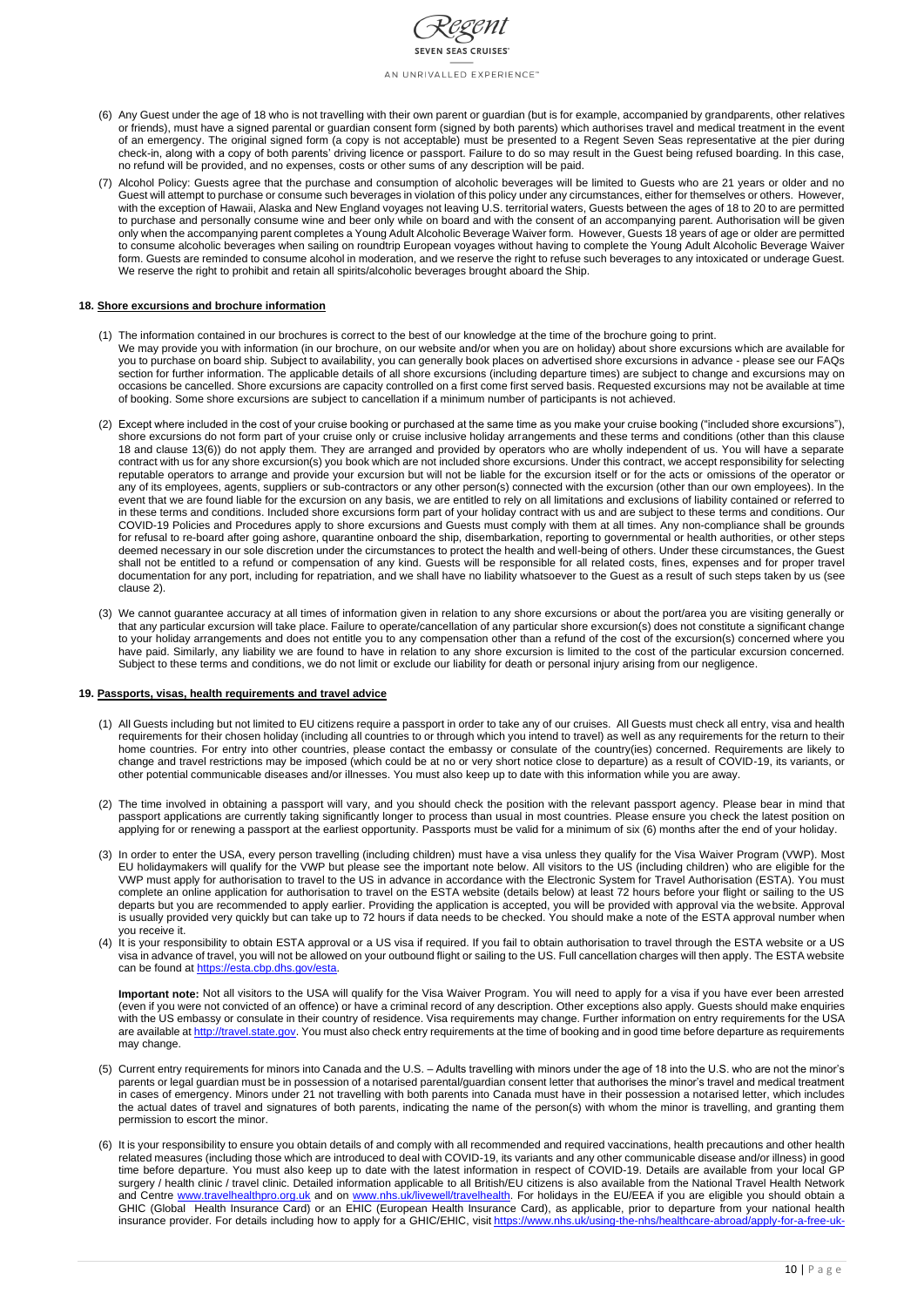

[global-health-insurance-card-ghic/](https://www.nhs.uk/using-the-nhs/healthcare-abroad/apply-for-a-free-uk-global-health-insurance-card-ghic/) or [http://ec.europa.eu/social/main.jsp?catId=559.](http://ec.europa.eu/social/main.jsp?catId=559) A GHIC/EHIC is not a substitute for travel insurance. Vaccination and other health requirements / recommendations are subject to change at any time for any destination, including at short or no notice. Please therefore check with a doctor or clinic or other reliable source of information not less than six weeks prior to departure and also closer to departure to ensure that you are aware of and can meet the necessary requirements and have the latest information. Please be aware that there may be enhanced screening/monitoring at exit and entry points both in the UK and overseas which may delay embarkation or disembarkation. In certain situations, and when arriving from certain countries, you may be required to self-isolate or quarantine for a set period on arrival.

- (7) It is the party leader's responsibility to ensure that all members of the party are in possession of all necessary travel and health documents, as required by any governmental authority, and as required by our COVID-19 Policies and Procedures (as described in clause 2) before departure. All costs incurred in obtaining such documentation must be paid by you. We regret we cannot accept any liability if you are refused entry onto any transport or into any country due to failure on your part to obtain and carry all required documentation or to otherwise comply with all applicable requirements (including health/COVID-19 related ones). If failure to have any necessary travel or other documents results in fines, surcharges or other financial penalty being imposed on or passed onto us or expenses being incurred by us, you will be responsible for reimbursing us accordingly. If you are unable to travel as a result of failure or inability to comply with any health related or other requirements, cancellation charges will apply as referred to in clause 9.
- (8) Contagious or Infectious Diseases and Medical Conditions other than COVID-19: We may refuse to embark or may disembark, or refuse to reboard after going ashore or confine to suite any Guest at any port who, in the opinion of the Master, ship's medical personnel or other authorised ship's officer, might be excluded from landing at destination by immigration or other governmental authorities or who may be suffering from contagious or infectious disease or whose presence, in the opinion of the Master, may be detrimental to the comfort or safety of other guests or the crew. In such cases the Guest concerned shall not be entitled to any refund of the holiday cost or compensation of any kind. Additionally, we will have no liability for any costs or expenses they incur as a result. In cases of quarantine of the ship involving detention of guests, each Guest must bear all risk and expense thereby caused and will be charged for food and accommodation during the period of detention, payable day by day, if maintained on board the ship, and for all other quarantine fees and expenses assessed or incurred in respect of the Guest. Should it become necessary, in the sole judgment of the onboard medical staff, to transfer any Guest for medical reasons, the cost of such transfer shall be borne by the Guest unless otherwise required by law.
- (9) The UK Foreign, Commonwealth and Development Office or other EU foreign ministry, may have issued information and advice which is relevant to your holiday. You are strongly recommended to read this before booking as well as close to and in good time prior to departure. Please visit <http://www.gov.uk/foreign-travel-advice> or your local government website for further details.

#### **20. Secure Flight Passenger Data and Advance Passenger Information**

(1) For security reasons, the United States, most European and many other countries now require airlines to provide information about their passengers before they fly. This may be referred to as Secure Flight Passenger Data (SFPD) or Advance Passenger Information (API). Where you make a flight inclusive booking with Regent Seven Seas, we need to collect this information on the airline's behalf.

Full name as it appears on your passport (including any middle name(s))

Date of birth

Gender

Passport number and other details

Redress number where applicable (see below\*)

Other information may also be required.

\*A redress number is a number which passengers who have previously encountered misidentification when flying or attempting to fly in or to the United States can apply for in the US so as to avoid future problems.

For further information on SFPD (including redress numbers), see [www.tsa.gov/SecureFlight](file://///nclde.ncl.com/departments/UK-CE_PS-Operations/00-European%20Business%20Operations/Legal%20Booking%20Conditions%20and%20Contracts/Regent%20Seven%20Seas/www.tsa.gov/SecureFlight)

- (2) The above information must be provided at the time of booking a flight inclusive Package with Regent Seven Seas or, if not provided at the time of booking, immediately on request. Failure to do so, or the provision of inaccurate or incomplete details, will result in our being unable to take your booking, your booking being cancelled or your being denied boarding on your flight or entry into the US and/or any other country(ies) to which the requirement applies, as applicable. Cancellation charges will then apply and you will be responsible for all costs, expenses, fines and other sums which are incurred by you, Regent Seven Sea and/or the airline as a result.
- (3) Where you book cruise only with us, you are responsible for providing the above information to the airline, if booking direct, or to your travel agent or tour operator, when requested to do so for all flights for which SFPD or API is required. If, as a result of failure to provide information when required or the provision of inaccurate or incomplete details, you are unable to take your Regent Seven Seas cruise, cancellation charges will apply as set out in our terms and conditions.

Please note, the provision of SFPD or API is a separate requirement to the Electronic System for Travel Authorisation or ESTA – see clause 19 of our terms and conditions.

Per International Air Transport Association (IATA) rules, if Regent Seven Seas books air travel in conjunction with the cruise, Regent Seven Seas is required to provide the traveller's email or mobile phone number or both to the airline which will use this information solely for operational purposes (i.e., inform guests of delays or cancellations to their flights). Should guests not wish to have this information passed onto the airlines, please advise Regent Seven Seas at time of making the reservation.

### **21. Financial security**

Bookings made prior to 01 November 2020

- 
- (1) We are a member of ABTA (ABTA number Y3266). ABTA will ensure you receive a refund or, if already abroad, you are returned to the point where your contracted arrangements with us commenced in the event that your holiday cannot be provided as a result of our insolvency. You agree to accept that in the event of our insolvency ABTA may arrange for the services you have bought to continue, or for a suitable alternative to be provided at the same cost as your original booking. You also agree to accept that in circumstances where the travel service supplier provides the services you have bought, you agree to pay any outstanding sum under your contract with us to that alternative travel service provider. However, you also agree that in some cases the services will not be provided, in which case you will be entitled to make a claim under ABTA's Scheme of Protection (or your payment card issuer where applicable) for a refund of the monies you have paid. Please go to www.abta.com for a copy of the guide to ABTA's scheme of Financial Protection.
- (2) ABTA and ABTA members help holidaymakers to get the most from their travel and assist them when things do not go according to plan. We are obliged to maintain a high standard of service to you by ABTA's Code of Conduct.
- (3) In the event of our insolvency we, or any appointed insolvency practitioner, may disclose your personal information to ABTA so that they can assess the status of your booking and advise you on the appropriate course of action under any scheme of financial protection. ABTA's Privacy Notice is at https://www.abta.com/privacy-notice.
- (4) For further information about ABTA, the Code of Conduct and the arbitration scheme available to you if you have a complaint (see clause 14), contact ABTA at 30 Park Street, London, SE1 9EQ or see www.abta.com
- (5) We are also bonded with the Federal Maritime Commission in the USA.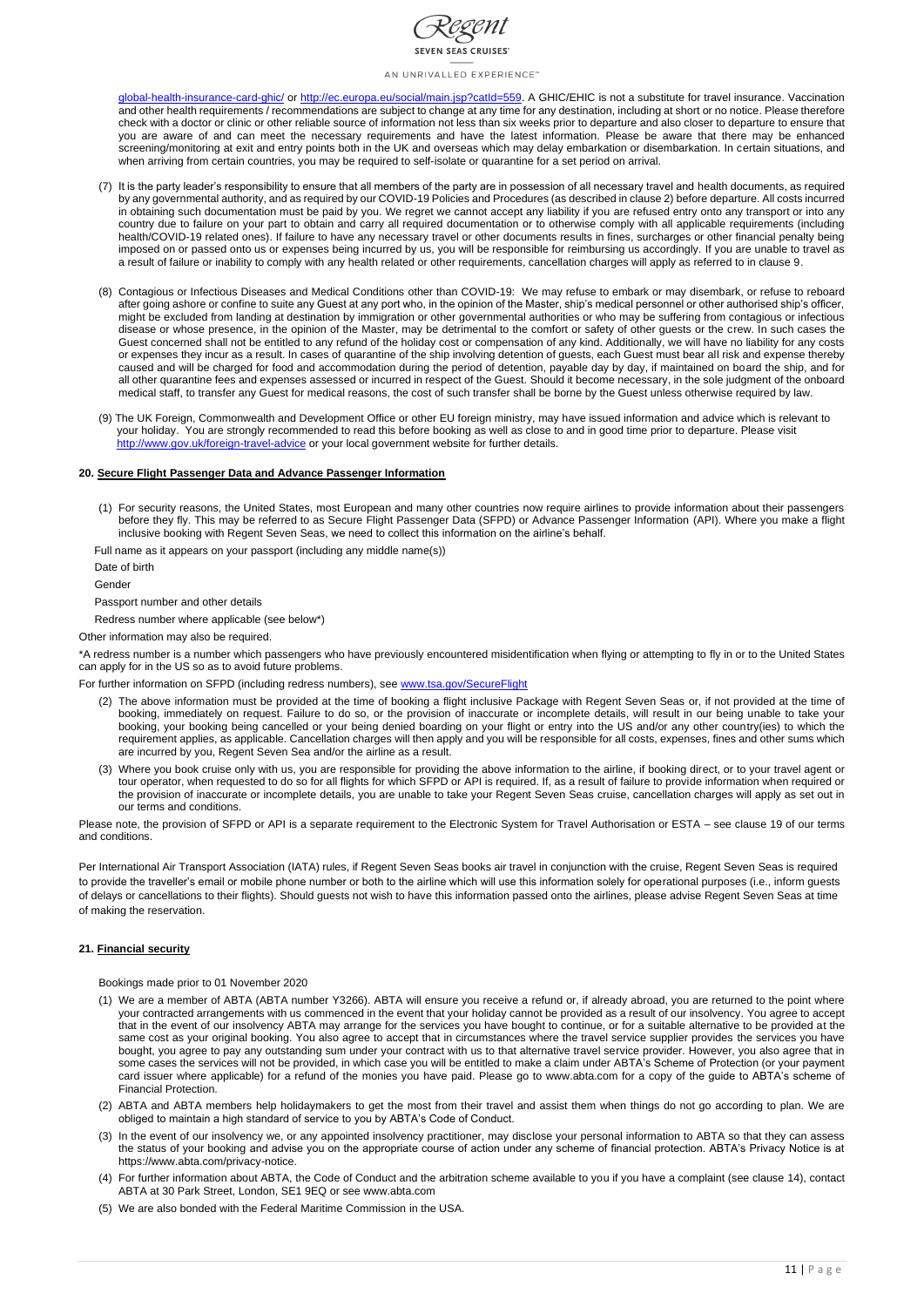

## Bookings made effective 01 November 2020 onwards:

- (1) Insurance has been arranged with International Passenger Protection Ltd. via Liberty Mutual Insurance Europe SE, Luxembourg to provide the protection referred to in this paragraph in the unlikely event that the arrangements shown on your confirmation cannot be provided as a result of the insolvency of Seven Seas Cruises S. de R.L. for bookings made in a country which is a member of the European Economic Area (which is all EU member states together with Norway, Iceland and Liechtenstein), plus includes cover for the additional countries of Monaco and Gibraltar and corresponds to the obligation of Article 17 of EU Directive 2015 / 2302. For Switzerland, insurance has been arranged with International Passenger Protection Ltd. via Liberty Managing Agency Limited, United Kingdom. This insurance will ensure you receive a refund of the price paid (if you have yet to travel) or reimbursement of necessary expenses you are forced to incur in order to return home (where your contracted arrangements include return travel). For further information, please refer to the insurance certificate provided for your booking.
- (2) We are also bonded with the Federal Maritime Commission in the USA.

### IMPORTANT NOTE: - YOUR FINANCIAL PROTECTION:

If this booking is made as cruise only, without additional services/elements being added by your travel agent, Seven Sea Cruises S. de R.L. will provide consumer protection under EU Package Travel Regulations. Seven Sea Cruises S. de R.L. will require payment directly from you, as the consumer, via wire transfer or customer credit card at the relevant due points. You must retain a copy of the invoice.

If this booking includes additional services/elements, arranged by your travel agent, the agent is responsible for and will provide consumer protection, with all payments being made to the travel agent.

### **22. Delay and deviation**

- (1) Subject to the requirements of EU Regulation 1177/2010, we regret we are not in a position to offer you any assistance in the event of delay at your outward or homeward point of departure unless required by law. We cannot accept liability for any delay which is due to unavoidable and extraordinary circumstances (see clause 12) unless required by law. In addition, we will not be liable for any delay unless it has a significant effect on your holiday arrangements unless required by law.
- (2) At all times the Master (whether acting alone or on advice from others) has liberty to direct the movements of the Ship, including the right to proceed without pilots and tow. The Ship also has liberty to deviate from the advertised route and/or schedule and to call or omit, advance or delay calling at any port or place to tow and assist vessels and to offer or render assistance to preserve life or property or for any other reason or purpose which in the judgment of the Master of the Ship (whether alone or acting on advice from others) is reasonable including, but not limited to, weather conditions, operational matters, the medical condition of anyone on board, the safety, comfort or convenience of guests and any measures, actions precautions or requirements which may have been introduced as a result of COVID-19 or any other health emergency. Such deviation shall not give rise to any liability on our part and shall not represent a significant change to the holiday.

### **23. Flights**

You must comply with the boarding requirements detailed in our Frequently Asked Questions on our website ([https://www.rssc.com/frequently-asked](https://www.rssc.com/frequently-asked-questions/)[questions/\)](https://www.rssc.com/frequently-asked-questions/) or otherwise advised to you. If you need assistance with embarkation or disembarkation as a result of reduced mobility or a disability, please see clause 17. If you do not arrive to embark on time at any port or place, then we shall have no liability in respect of the consequences. We shall not be obliged to delay departure or deviate from the intended itinerary and you must bear any and all costs arising as a result. Costs associated with transportation to re-join the Ship such as, but not limited to, travel costs, government fees, visa fees, subsistence, accommodation, air fare, launch fare, car hire or agency fees must be borne by you.

- (1) In accordance with EU Directive (EC) No 2111/2005, we are required to bring to your attention the existence of a "Community list" which contains details of air carriers that are subject to an operating ban within the EU Community. The Community list is available for inspection at [http://ec.europa.eu/transport/modes/air/safety/air-ban.](file://///nclde.ncl.com/departments/UK-CE_PS-Operations/00-European%20Business%20Operations/Legal%20Booking%20Conditions%20and%20Contracts/Regent%20Seven%20Seas/Regent%2017%2020%20UK%20Terms%20and%20Conditions%20Proposal%20JULY%202017%20(amended%20by%20MB%20%20%20.docx)
- (2) We are required to advise you of the carrier(s) (or, if the carrier(s) is not known, the likely carrier(s)) that will operate your flight(s) at the time of booking if your holiday is flight inclusive and airfare is purchased through us. Where we are only able to inform you of the likely carrier(s) at the time of booking, we will inform you of the identity of the actual carrier(s) as soon as we become aware of this. Any change to the operating carrier(s) after your booking has been confirmed will be notified to you as soon as possible.
- (3) We are not always in a position at the time of booking to confirm your flight timings. The flight timings on your confirmation invoice are for guidance only and are subject to alteration and confirmation. The latest timings will be shown on your e-tickets which will be available approximately two weeks before departure. You must accordingly check your tickets very carefully immediately on receipt to ensure you have the correct flight times. It is possible that flight times may be changed even after tickets are made available – we will contact you as soon as possible if this occurs.
- (4) Any change in the identity of the carrier, your departure airport, flight routing or flight timings will not entitle you to cancel or change to other arrangements without paying our normal charges except where specified in these terms and conditions.
- (5) If the carrier with whom you have a confirmed reservation becomes subject to an operating ban as above as a result of which we/the carrier are unable to offer you a suitable alternative the provisions of clause 11 (Changes and cancellation by us) will apply.
- (6) It is the responsibility of the Guest to a) check their baggage allowance for all flights; if you are booked on different carrier(s) or in a different class of travel to/from the ship, your baggage allowance may differ between flights – please ensure you check the airline websites of each carrier in your itinerary; b) check the departure and arrival terminals of all flights; c) ensure you arrive at check-in and departure gate by the appropriate time with all proper and necessary documentation. Due to airline restrictions, we are not always authorised to pre-reserve seats for our Guests. We are not responsible for pre-assigned seating prior to flight departures for any reason. Guests are advised to contact the airline(s) directly to confirm preassigned seating. Some airlines will allow pre-assigned seating requests only once the ticket has been issued and may make an additional charge for this service. Airline tickets are issued approximately 70 days prior to departure and can only be issued on receipt of full payment for the cruise holiday. We/the airline will endeavour to satisfy any special service(s) requests such as adding frequent flyer numbers, requesting special meals or mobility assistance. Some airlines restrict the accumulation and/or use of frequent flyer miles in conjunction with the fares we use. Guests are at all times responsible for paying all service fees imposed by the airlines. These fees are at all times non-refundable.
- (7) Please note, you are subject to and bound by the terms and conditions of the airline which operates your flight. These can be viewed on the airline's website. If you breach or fail to comply with the airline's terms and conditions or become liable to make any payment to the airline and the airline as a result seeks payment of any sum from us, we will be entitled to claim that payment from you.
- (8) Airlines limit their liability in accordance with applicable international convention and EU regulation.

### **24. Embarkation Times**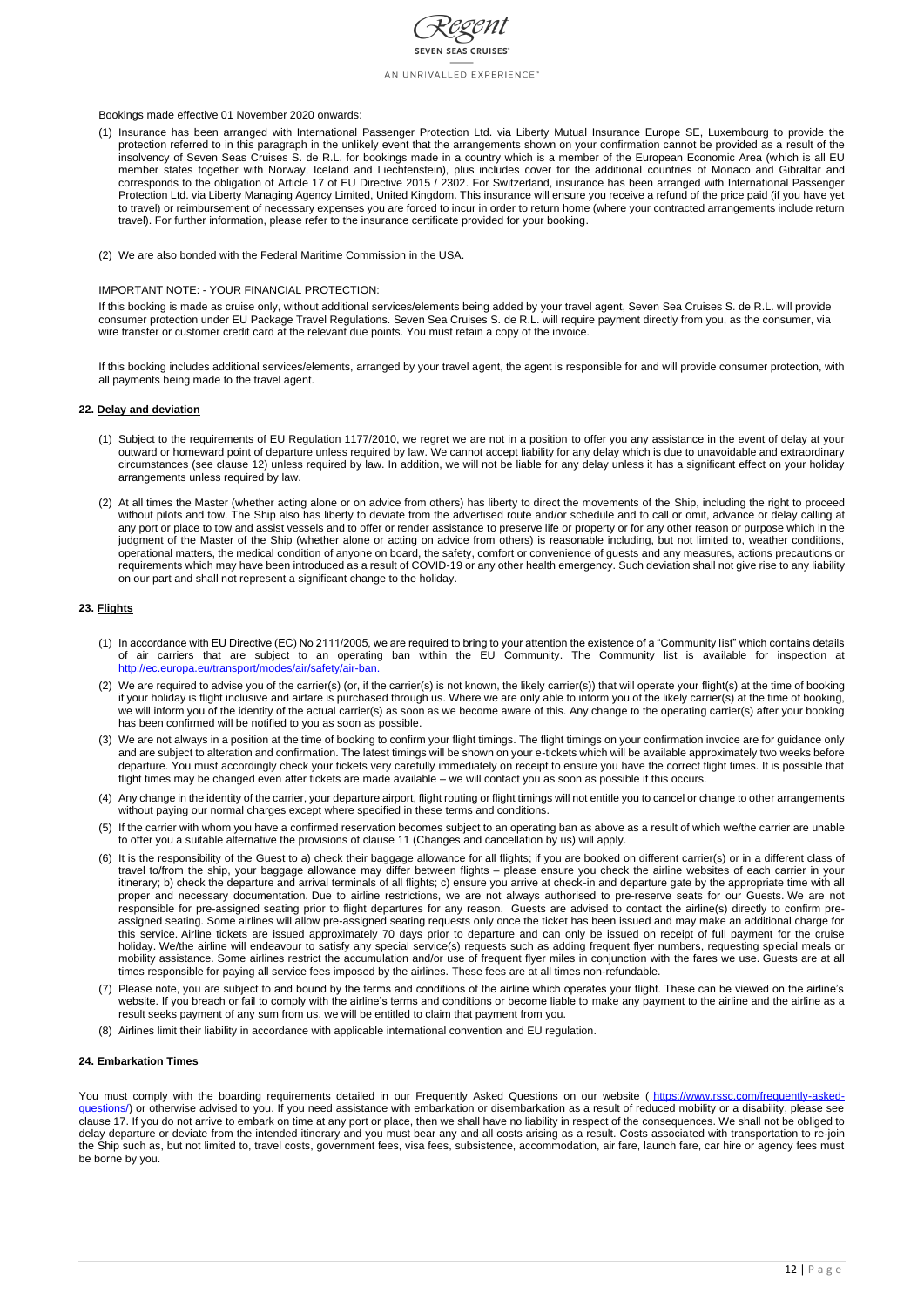

### **25. Fares and Extra Services**

- (1) Services and goods provided during the holiday, and any port or airport charges and taxes which are not included in the confirmed holiday price must be paid by you. Additionally, fares do not include travel insurance, Regent Choice and Overland Programmes, hotel meals except where stated (BB), personal expenses, and any other item not expressly included in the fare. Fares published are guideline prices, may be subject to change at any time and are subject to availability. Except where indicated, advertised fares are per person, based on double/twin occupancy and include relevant government fees and taxes in the amounts current and applicable at the time of publication.
- (2) Where services or goods are provided on board the Ship, payment must be made before you disembark. Without prejudice to any lien over your goods, you agree that we shall be entitled to prevent any baggage or goods belonging to or travelling with you from leaving the Ship until all sums owed to us by you have been paid in full.

### **26. Documentation**

You must have received all vaccinations necessary for the holiday in good time prior to the commencement of your holiday and you must have available for production as required during the holiday your passenger ticket, valid as required for the holiday, passport, visas, medical card, vaccination record and any other documents, including those which are as required by any governmental authority, and as required by our COVID-19 Policies and Procedures (as described in clause 2), necessary for the scheduled ports of call and disembarkation. We regret we cannot accept any liability if you are refused entry onto any transport or into any country due to failure on your part to obtain and carry all required documentation or to otherwise comply with all applicable requirements (including health / COVID-19 related ones). If failure to have any necessary travel or other documents results in fines, surcharges or other financial penalty being imposed on or passed on to us or expenses being incurred by us, you will be responsible for reimbursing us accordingly (see also clause 19(7)).

### **27**. **Guests' Property and Luggage Restrictions**

- (1) You are subject to any and all baggage restrictions applied by any carriers during the holiday, including air and land carriers. You are responsible for checking these prior to departure and accept responsibility for any baggage disallowed or additional charges caused by restrictions including any excess baggage charges levied by any air carrier.
- (2) You must not carry firearms, explosives, inflammable materials or other hazardous or illegal items or any item which we or the Ship's Master deem in our sole discretion to be detrimental to the safety or comfort of any person. Any such items or noxious substance in your possession on embarkation shall immediately be surrendered to an appropriate member of staff and may be confiscated, destroyed or surrendered to authorities. You must not bring on board any intoxicating liquors or beverages or any drugs. Any such items in your possession on embarkation shall immediately be surrendered to the Ship's Master. You shall have no claim for any loss or inconvenience thereby incurred.
- (3) The Ship's Master or any crew member acting under the authority of the Master shall be entitled to enter the Suite occupied by any Guest at any time for the purposes of searching for controlled or prohibited substances or for purposes connected with repair, maintenance work, security or safety. The Guest agrees to submit to any personal search or search of luggage and goods where such search is reasonably required by us or any supplier in the interests of security or safety or by any third party acting with appropriate authority.
- (4) During any transfer of luggage, including upon departure from any hotel or airport, arrival at any new destination or upon change of vehicle or means of transport, it is your responsibility to identify your luggage and ensure it is dealt with as may be appropriate for delivery to the next destination. Any property left on a Ship at final destination may be stored and repatriated at the Guest's expense.
- (5) No pets or other animals, except for certain necessary service animals of a disabled Guest, are allowed on board the Ship. Guests wishing to bring a service animal on board the Ship must notify us at the time of booking the cruise and must receive our written approval. Guest agrees to accept responsibility, reimburse and/or indemnify us for any loss, damage or expense whatsoever related to the presence of any service animal brought on the cruise, and to determine and meet any documentary or other requirements related to the service animal. Guest further agrees to be solely responsible for providing all food and/or other dietary requirements, medications or medical equipment required by the service animal. Guest food, medications and/or medical treatment will not be provided by the Ship to any service animals.

#### **28. Overseas Airport/Port Transfers**

- (1) For some cruises, you can book transfers between the airport and ship (and vice versa) with us where you have made your own flight arrangements, subject to the following terms. The following terms also apply, except where otherwise stated, to transfers between airport and Ship which form part of a flight inclusive booking made with us or where you book them with us at the same time as you make your cruise only booking
- (2) For cruise only bookings, transfers may be booked at the same time as your cruise or at a later date but as they are subject to availability, you are recommended to book them as soon as possible. Transfers are only available on the days the cruise starts and ends. The cost of the transfers is payable with the balance of the cruise cost. Transfers may be cancelled without charge 36 hours prior to balance due date. Flight details should be provided when booking your transfer. You should notify us as soon as possible in the event of any change in these details. Subject to availability, we will endeavour to offer you an alternative transfer time where you can no longer travel on your booked transfer as a result of a change in flight times. Where we cannot do so, the transfer may be cancelled as referred to above.
- (3) You will be provided with a voucher for your confirmed transfer which you will need to present before you will be allowed to board your transfer vehicle. If you don't have your voucher with you at this time, you may be unable to travel on your transfer. Transfers will depart from the airport or the port, as applicable, at a notified time from a designated departure point. It is your responsibility to be at the correct place at the correct time as the transfer vehicle is not obliged to wait. Transfers will usually be provided on a coach, but we reserve the right to substitute any other type of vehicle at our discretion including a minibus or taxi.
- (4) We have no liability to you if you miss your transfer for any reason (including, without limitation, as a result of flight delay, cancellation or any other reason outside your control) or are refused access to the transfer for any reason referred to in this clause or any other clause of these terms and conditions. Where you miss your transfer for a reason outside your control, we will endeavour to accommodate you on a later transfer if there is one, subject to availability of space, but do not promise to do so. No refund will be provided for any missed transfer or for any transfer to which you are refused access in accordance with this clause or any other clause of these terms and conditions. We will not be responsible for arranging or meeting the costs of any alternative form of transport.
- (5) You are responsible for ensuring your luggage is properly loaded on the transfer vehicle and promptly collected on arrival at the port or airport. Luggage and other personal possessions are at all times your responsibility and are carried on the transfer vehicle at your risk. We have no liability for any luggage or personal possessions carried or intended to be carried on any transfer (including, without limitation, for any loss, damage or theft of or from the same). In the event that we are found liable for any such claim, clauses 13(4) and 13(7) of these terms and conditions will apply.
- (6) All transfer times provided are an estimate only based on the most direct route between the airport and port and assume no delays will be encountered. We make no warranty or representation as to the time or route any particular transfer will take.
- (7) For transfers which do not form part of a flight inclusive booking or are not booked at the same time as your cruise only booking is made, and providing we have selected a reputable transfer operator, we have no liability to you of any description on any basis in the event that you fail to arrive at the port prior to the latest check-in time for embarkation on the Ship or at the airport prior to latest check-in with the airline as a result of any delay or failure in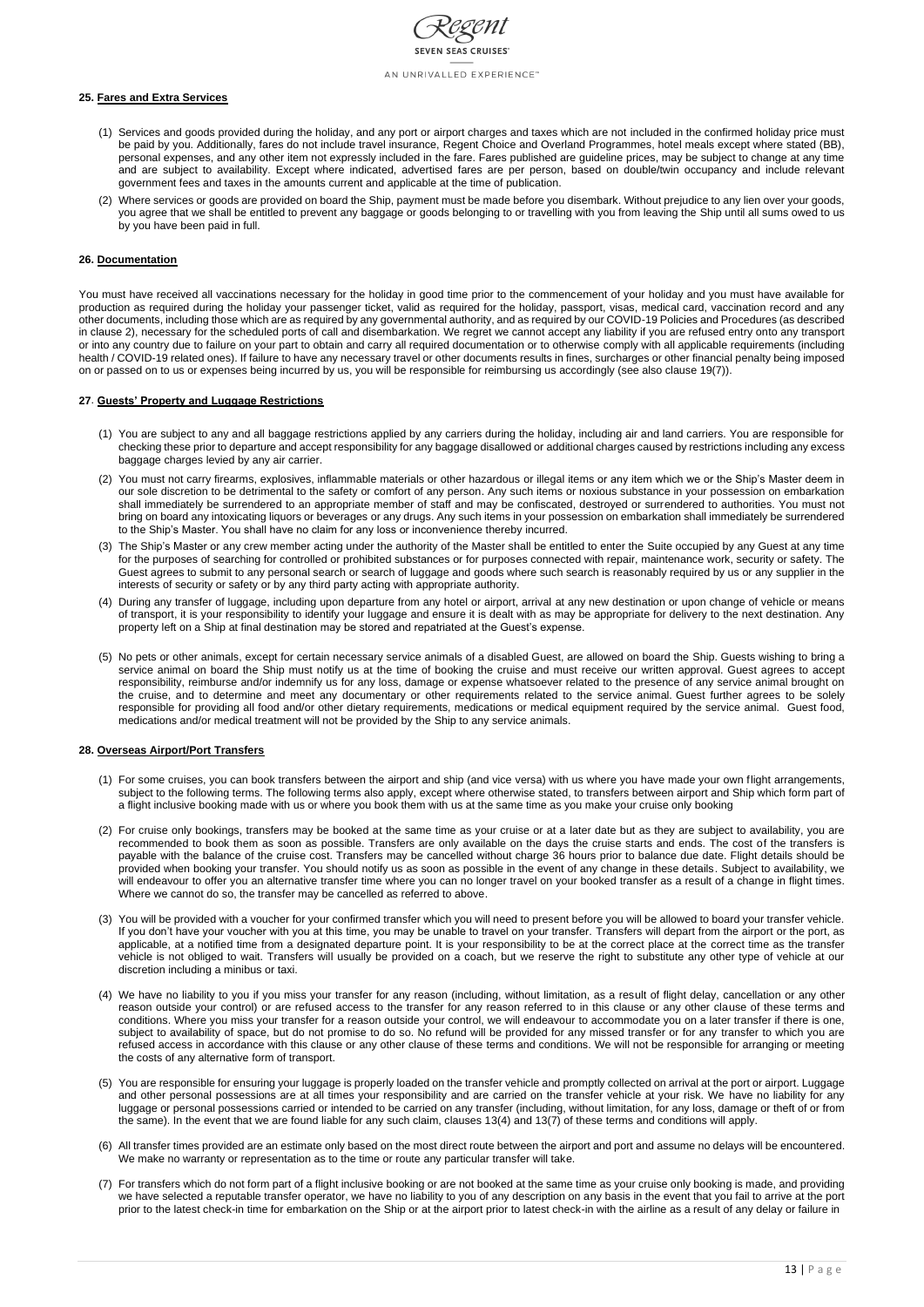

the operation of the transfer at any stage (including prior to departure from the airport or port) for any reason. Such reasons include, without limitation, traffic congestion, accident, breakdown (whether or not the accident or breakdown directly involves the transfer vehicle), diversion, road closure, road works and any force majeure. This exclusion applies whether or not we or the operator of the transfer were aware of the event or circumstances in question before the start of the transfer. You will be responsible for meeting all costs and expenses incurred as a result including, where applicable, those involved in joining the Ship at a later port of call. We will not be liable to make any refund, meet any costs or expenses or pay any compensation or other sum of any description as a result. For transfers which form part of a flight inclusive booking where airfare is purchased through us or are booked at the same time your cruise only booking is made, we will have no liability for or in any of the circumstances referred to in this paragraph providing the transfer has been operated with reasonable skill and care.

- (8) We and the operator of the transfer have the right to refuse access to the transfer in the event that you are or appear to be intoxicated or under the influence of alcohol or drugs or behaving in a manner which is causing or may cause distress, disturbance or danger to any person travelling on, or the driver of, the transfer vehicle or damage to any property.
- (9) Without prejudice to any other provision of the terms set out in this clause, any liability which we may have to you on any basis for or in connection with any transfer which does not form part of a flight inclusive booking or is not booked at the same time your cruise only booking is made will, in any event, be limited to a refund of the cost of the transfer in question paid to us, except where the claim involves death or personal injury or loss or damage of luggage or personal possessions. Claims involving luggage or personal possessions are subject to this clause. For claims involving death or personal injury, we accept responsibility for selecting reputable transfer operators but will not be liable for the operation of the transfer itself or for the acts or omissions of the transfer operator or any of its employees, agents, suppliers or sub-contractors or any other person(s) connected with the transfer (other than our own employees). We will have no further or greater liability. In the event that we are found liable for any transfer which does not form part of a flight inclusive booking or was not booked at the same time your cruise only booking is made on any basis, we are entitled to rely on all limitations and exclusions of liability contained or referred to in these terms and conditions. Without limitation, we are entitled to rely on clauses 12, 13(2), and 13(7) of these terms and conditions in relation to any claim against us.

### **29. Indemnity**

Except as otherwise set out in these terms and conditions, you must indemnify us for any expense incurred or suffered by us which is not included in the holiday price you have paid to us including (without limitation) expenses relating to medical, dental or similar treatment, accommodation, transportation, repatriation or damage to property. You must also indemnify us for any costs, expenses or other sums we incur as a result of your failure to comply with any requirement of these terms and conditions including, by way of example, failure to provide information in accordance with clause 20 (Secure Flight Passenger Data and Advance Passenger Information).

At the time of booking we will require guest contact information for all guests on the booking including email address and contact phone number. In the event of last-minute schedule changes or emergency situations we may need to use this information to contact the guest directly. Please provide the relevant details at the time of booking your cruise or no later than the deposit due date. Our procedures may change from time to time and we will inform you of any changes at the time of booking or as soon as possible thereafter. Please also see Privacy Policy Statement on our website: [https://www.rssc.com/legal/privacy-policy.](https://www.rssc.com/legal/privacy-policy)

### **30. US Sanctions – North Korea, Cuba, Sudan, Syria and Iran**

(1) The United States Department of the Treasury through the Office of Foreign Assets Control ("OFAC") has issued a series of comprehensive sanctions against various countries, and specifically, North Korea (Democratic People's Republic of Korea), Crimea, Cuba, Sudan, Syria and Iran. These sanctions limit the ability of cruise lines to conduct business with these countries and their citizens, which includes allowing citizens of those countries to sail onboard our ships. Accordingly, it is RSSC's policy that if you are a citizen or resident of any sanctioned country, we will be unable to accept and will be entitled to cancel your booking and refuse boarding, unless you can satisfy the following conditions by providing us with:

### **(a) proof of citizenship in a non-sanctioned country**; **OR proof of residency in a non-sanctioned country; AND**

#### **(b) evidence that you are funding the cruise, including all onboard charges, through a bank associated with a non-sanctioned country.**

(2) You must be able to satisfy all of the above conditions in order to sail onboard a RSSC ship. If you cannot do so when requested (which may be at any stage including during your online check in) and we cancel your booking, cancellation charges as shown in clause 9 will be applied. No compensation or expenses will be payable, and we will have no liability of any nature in this situation. Any booking from a citizen or resident of a sanctioned country without prior full compliance with the above conditions does not constitute a waiver of these conditions or confirmation that they have been complied with. It is the responsibility of the guests concerned to ensure they are in a position to comply before making a booking with RSSC.

The above conditions will apply in respect of any other country against which comparable sanctions are issued by the United States.

### **31. Use of Guest Likeness**

The Guest consents to our use and display of the Guest's likeness in any video, photograph or other depiction for any purpose, commercial or otherwise, without compensation or liability of any kind. The Guest's consent extends to minors and other persons in the care and charge of the Guest. Guest further agrees that any type of photograph or recording, in any audio or video format, of the Guest, other guests, crewmembers, independent contractors, concessionaires, guest entertainers or any other third party on board any of our vessels or depicting said vessels, their design, equipment or any other feature or part of said vessels, shall not be used by Guest for any commercial purpose, or other financial gain, personal or otherwise, including but not limited to in any media format or broadcast, or for any other use without our express written consent. We are permitted to take any and all reasonable measures to protect ourselves and enforce this provision. The Guest understands and agrees that onboard photographers may photograph Guest and minors and other persons in the care and charge of the Guest, and that those photographs may be processed, displayed and sold to Guests and others. For additional information regarding our use of Guest's likeness, including use of facial recognition technology, please refer to clause 33 - 'Personal Data and Privacy' below.

### **32. Information required from you**

## **33. PERSONAL DATA AND PRIVACY**

Our privacy policy describes what data we collect online and offline and how we use, share, and secure that data. It also describes your choices regarding use, access and correction of your personal data. Personal data is information, or a combination of different types of information, that could reasonably allow you to be identified.

a. The Guest's personal data, which may include sensitive data, will be processed in accordance with our privacy policy, which describes how personal data may be processed, and which is available on our website. We may update our privacy policy without prior notice. Guest agrees that we may (1) keep Guest's personal and sensitive data, (2) use such personal data in our business worldwide in accordance with our published privacy policy, (3) share such personal data with our affiliated or related companies, and (4) subject such personal data to processing worldwide.

b. Guest agrees that we may disclose personal or sensitive data to unaffiliated third parties (1) with the Guest's consent or authorisation, (2) to help complete a transaction for the Guest, (3) to comply with laws, regulations, governmental and quasi-governmental requests, orders or legal processes, (4) to enforce this contract or other agreements or to protect the rights, safety or property of us or others, (5) as part of a purchase, sale, or transfer of assets or our business, (6) to our agents or service providers to perform functions on our behalf, or (7) as otherwise described in our privacy policy.